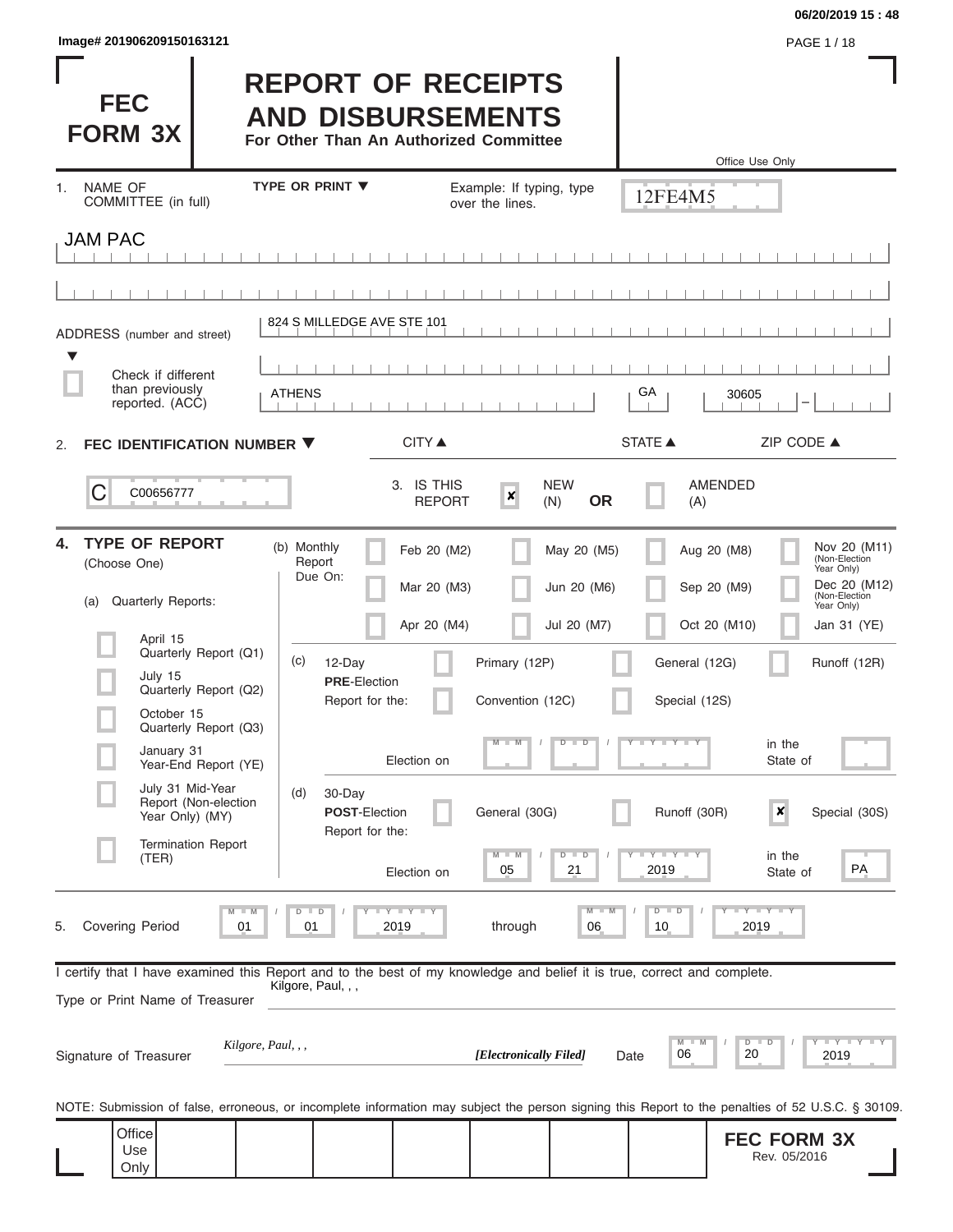|    | Image# 201906209150163122                                                                           |                                                      |                                                              |
|----|-----------------------------------------------------------------------------------------------------|------------------------------------------------------|--------------------------------------------------------------|
|    | FEC Form 3X (Rev. 05/2016)                                                                          | <b>SUMMARY PAGE</b><br>OF RECEIPTS AND DISBURSEMENTS | Page 2                                                       |
|    | Write or Type Committee Name                                                                        |                                                      |                                                              |
|    | <b>JAM PAC</b>                                                                                      |                                                      |                                                              |
|    | Report Covering the Period:<br>From:                                                                | Y I Y I<br>M<br>$D$ $\Box$<br>D<br>01<br>2019<br>01  | $\overline{\mathsf{M}}$<br>D<br>D<br>2019<br>06<br>10<br>To: |
|    |                                                                                                     | <b>COLUMN A</b><br><b>This Period</b>                | <b>COLUMN B</b><br><b>Calendar Year-to-Date</b>              |
| 6. | Cash on Hand<br>(a)<br>$-Y - Y - Y$<br>January 1,<br>2019                                           |                                                      | 1546.16                                                      |
|    | Cash on Hand at<br>(b)<br>Beginning of Reporting Period                                             | 1546.16                                              |                                                              |
|    | Total Receipts (from Line 19)<br>(c)                                                                | 14081.52                                             | 14081.52                                                     |
|    | Subtotal (add Lines 6(b) and<br>(d)<br>6(c) for Column A and Lines<br>6(a) and 6(c) for Column B)   | 15627.68                                             | 15627.68                                                     |
| 7. | Total Disbursements (from Line 31)                                                                  | 12061.60                                             | 12061.60                                                     |
| 8. | Cash on Hand at Close of<br><b>Reporting Period</b><br>(subtract Line $7$ from Line $6(d)$ )        | 3566.08                                              | 3566.08                                                      |
| 9. | Debts and Obligations Owed TO<br>the Committee (Itemize all on<br>Schedule C and/or Schedule D)     | 0.00                                                 |                                                              |
|    | 10. Debts and Obligations Owed BY<br>the Committee (Itemize all on<br>Schedule C and/or Schedule D) | т<br>0.00                                            |                                                              |

This committee has qualified as a multicandidate committee. (see FEC FORM 1M)

### **For further information contact:**

Federal Election Commission 999 E Street, NW Washington, DC 20463

Toll Free 800-424-9530 Local 202-694-1100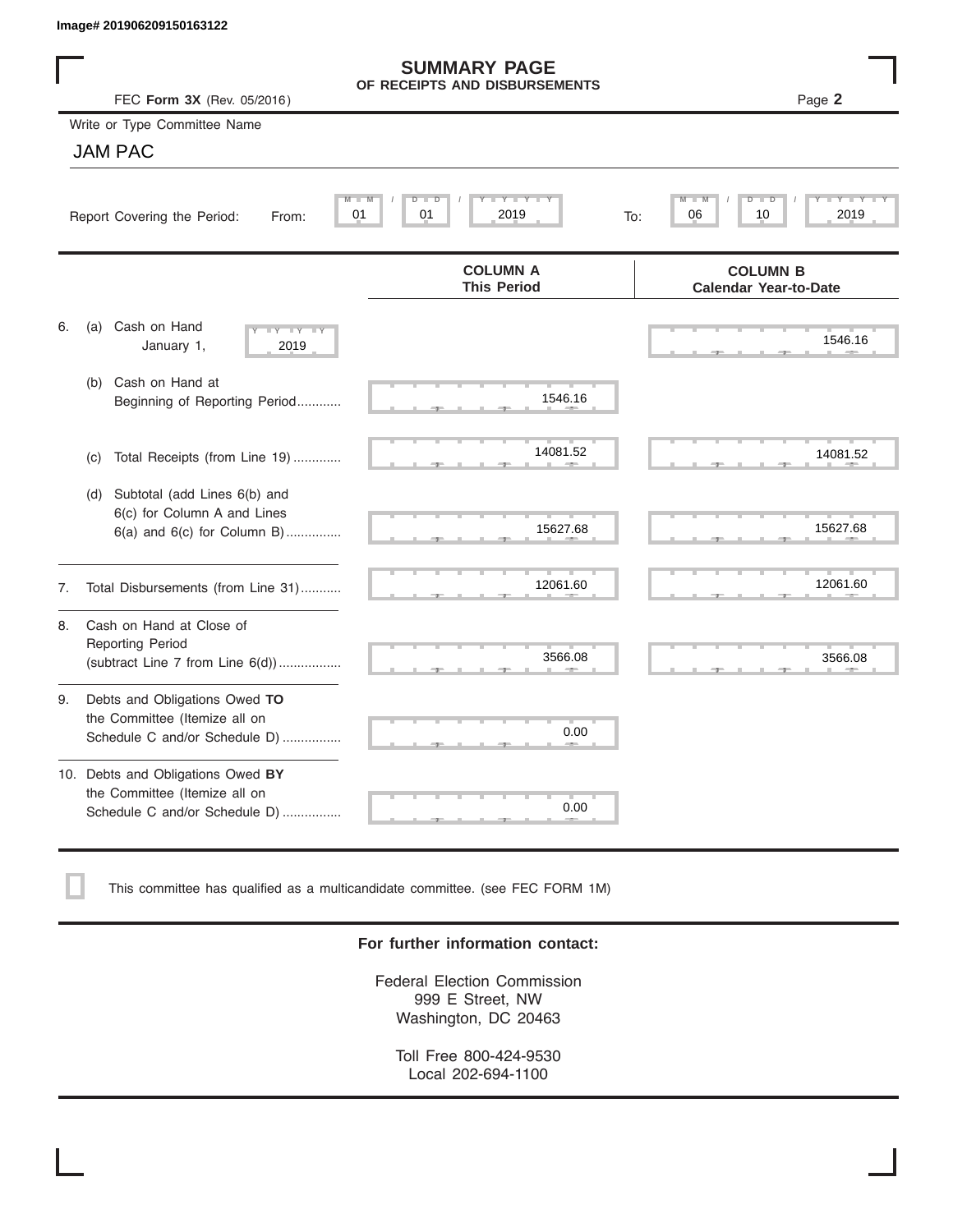# **DETAILED SUMMARY PAGE**

# JAM PAC

|                                                                               | <b>DETAILED SUMMARY PAGE</b>                    |                                                           |
|-------------------------------------------------------------------------------|-------------------------------------------------|-----------------------------------------------------------|
| FEC Form 3X (Rev. 05/2016)                                                    | of Receipts                                     | Page 3                                                    |
| Write or Type Committee Name                                                  |                                                 |                                                           |
| <b>JAM PAC</b>                                                                |                                                 |                                                           |
|                                                                               |                                                 |                                                           |
| $M$ $M$<br>01<br>Report Covering the Period:<br>From:                         | <b>LY LY LY</b><br>$D$ $D$<br>01<br>2019<br>To: | $M - M$<br><b>LY LY LY</b><br>$D$ $D$<br>06<br>2019<br>10 |
| I. Receipts                                                                   | <b>COLUMN A</b><br><b>Total This Period</b>     | <b>COLUMN B</b><br><b>Calendar Year-to-Date</b>           |
| 11. Contributions (other than loans) From:                                    |                                                 |                                                           |
| Individuals/Persons Other<br>(a)                                              |                                                 |                                                           |
| <b>Than Political Committees</b>                                              |                                                 |                                                           |
| (i) Itemized (use Schedule A)                                                 | 5000.00                                         | 5000.00                                                   |
|                                                                               |                                                 | 0.00                                                      |
|                                                                               | 0.00                                            |                                                           |
| (iii) TOTAL (add                                                              | 5000.00                                         | 5000.00                                                   |
| Lines 11(a)(i) and (ii)▶                                                      |                                                 |                                                           |
|                                                                               | 0.00                                            | 0.00                                                      |
| Political Party Committees<br>(b)<br><b>Other Political Committees</b><br>(C) |                                                 |                                                           |
|                                                                               | 0.00                                            | 0.00                                                      |
| Total Contributions (add Lines<br>(d)                                         |                                                 |                                                           |
| $11(a)(iii)$ , (b), and (c)) (Carry                                           |                                                 |                                                           |
|                                                                               | 5000.00                                         | 5000.00                                                   |
| 12. Transfers From Affiliated/Other                                           |                                                 |                                                           |
|                                                                               | 8731.52                                         | 8731.52                                                   |
|                                                                               |                                                 |                                                           |
|                                                                               | 0.00                                            | 0.00                                                      |
|                                                                               |                                                 |                                                           |
| 14. Loan Repayments Received                                                  | 0.00                                            | 0.00                                                      |
| 15. Offsets To Operating Expenditures                                         |                                                 |                                                           |
| (Refunds, Rebates, etc.)                                                      |                                                 |                                                           |
| (Carry Totals to Line 37, page 5)                                             | 350.00                                          | 350.00                                                    |
| 16. Refunds of Contributions Made                                             |                                                 |                                                           |
| to Federal Candidates and Other                                               |                                                 |                                                           |
| Political Committees                                                          | 0.00                                            | 0.00                                                      |
| 17. Other Federal Receipts                                                    |                                                 |                                                           |
|                                                                               | 0.00                                            | 0.00                                                      |
| 18. Transfers from Non-Federal and Levin Funds                                |                                                 |                                                           |
| (a) Non-Federal Account                                                       |                                                 |                                                           |
|                                                                               | 0.00                                            | 0.00                                                      |
|                                                                               |                                                 |                                                           |
| (b) Levin Funds (from Schedule H5)                                            | 0.00                                            | 0.00                                                      |
|                                                                               |                                                 |                                                           |
| (c) Total Transfers (add $18(a)$ and $18(b)$ )                                | 0.00                                            | 0.00                                                      |
| 19. Total Receipts (add Lines 11(d),                                          |                                                 |                                                           |
| 12, 13, 14, 15, 16, 17, and $18(c)$                                           | 14081.52                                        | 14081.52                                                  |
|                                                                               |                                                 |                                                           |
| 20. Total Federal Receipts                                                    |                                                 |                                                           |
| (subtract Line 18(c) from Line 19) ▶                                          | 14081.52<br><b>ARCHITECT</b>                    | 14081.52                                                  |
|                                                                               |                                                 |                                                           |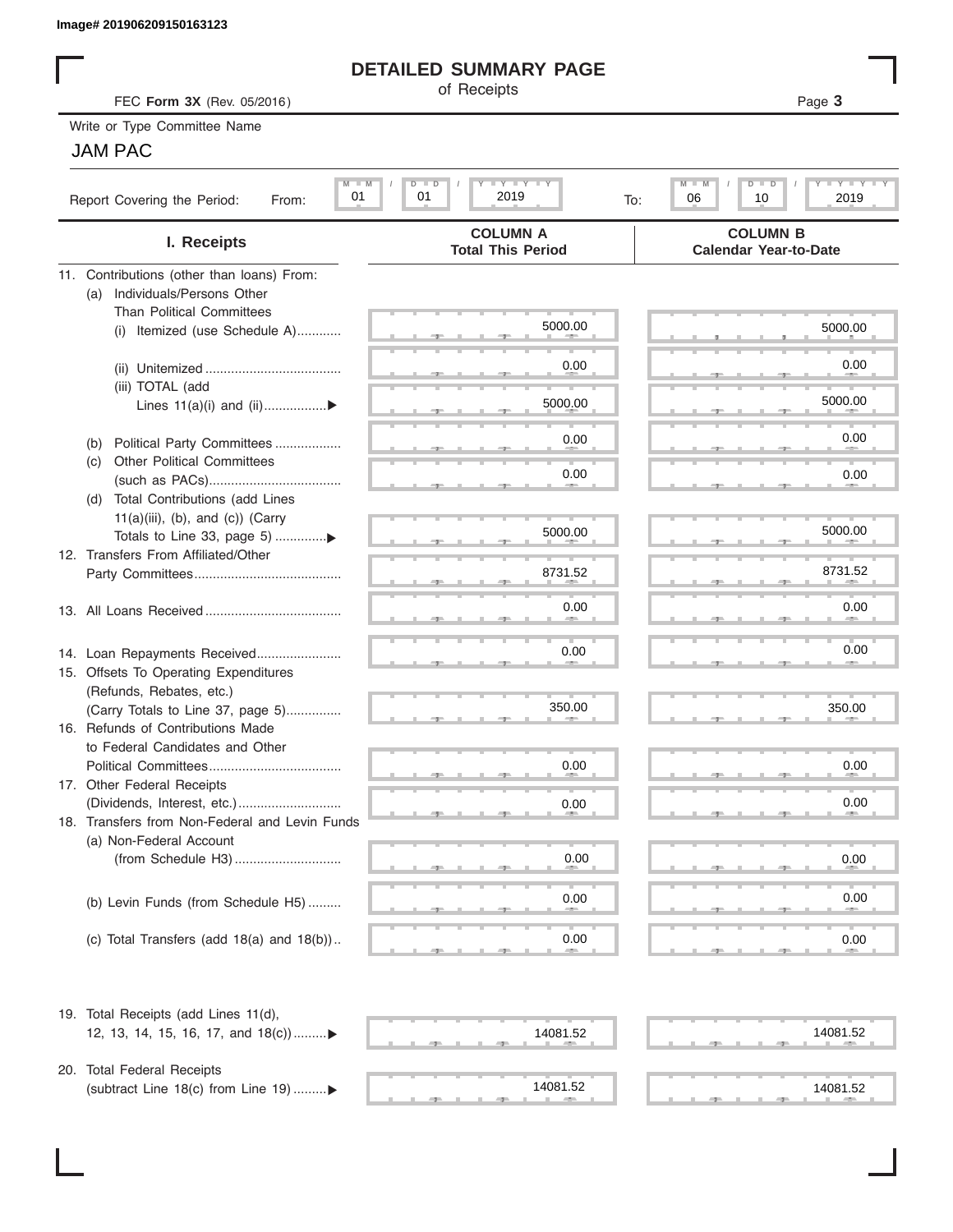# **DETAILED SUMMARY PAGE**

of Disbursements

| FEC Form 3X (Rev. 05/2016)                                                                      |                                             | Page 4                                          |
|-------------------------------------------------------------------------------------------------|---------------------------------------------|-------------------------------------------------|
| <b>II. Disbursements</b>                                                                        | <b>COLUMN A</b><br><b>Total This Period</b> | <b>COLUMN B</b><br><b>Calendar Year-to-Date</b> |
| 21. Operating Expenditures:<br>(a) Allocated Federal/Non-Federal<br>Activity (from Schedule H4) |                                             |                                                 |
| (i)                                                                                             | 0.00                                        | 0.00                                            |
| Non-Federal Share<br>(ii)                                                                       | 0.00                                        | 0.00                                            |
| (b) Other Federal Operating                                                                     | 10061.60                                    | 10061.60                                        |
| <b>Total Operating Expenditures</b><br>(C)<br>(add 21(a)(i), (a)(ii), and (b))  ▶               | 10061.60                                    | 10061.60                                        |
| 22. Transfers to Affiliated/Other Party                                                         | 0.00                                        | 0.00                                            |
| 23. Contributions to<br>Federal Candidates/Committees<br>and Other Political Committees         |                                             |                                                 |
| 24. Independent Expenditures                                                                    | 2000.00                                     | 2000.00                                         |
| 25. Coordinated Party Expenditures                                                              | 0.00                                        | 0.00                                            |
| $(52 \text{ U.S.C. }$ § 30116(d))                                                               | 0.00<br><b>Allen</b>                        | 0.00                                            |
| 26. Loan Repayments Made                                                                        | 0.00                                        | 0.00                                            |
| 28. Refunds of Contributions To:                                                                | 0.00                                        | 0.00                                            |
| (a) Individuals/Persons Other<br>Than Political Committees                                      | 0.00                                        | 0.00                                            |
| Political Party Committees<br>(b)<br><b>Other Political Committees</b>                          | 0.00                                        | 0.00                                            |
| (c)                                                                                             | 0.00                                        | 0.00                                            |
| <b>Total Contribution Refunds</b><br>(d)<br>(add Lines 28(a), (b), and (c))                     | 0.00                                        | 0.00                                            |
| 29. Other Disbursements (Including                                                              | 0.00                                        | 0.00                                            |
| 30. Federal Election Activity (52 U.S.C. § 30101(20))                                           |                                             |                                                 |
| (a) Allocated Federal Election Activity<br>(from Schedule H6)                                   |                                             |                                                 |
| (i) Federal Share                                                                               | 0.00                                        | 0.00                                            |
|                                                                                                 | 0.00                                        | 0.00                                            |
| Federal Election Activity Paid<br>(b)<br>Entirely With Federal Funds                            | 0.00                                        | 0.00                                            |
| Total Federal Election Activity (add<br>(C)<br>Lines $30(a)(i)$ , $30(a)(ii)$ and $30(b))$      | 0.00                                        | 0.00                                            |
|                                                                                                 |                                             |                                                 |
| 31. Total Disbursements (add Lines 21(c), 22,<br>23, 24, 25, 26, 27, 28(d), 29 and 30(c))       | 12061.60                                    | 12061.60                                        |
| 32. Total Federal Disbursements<br>(subtract Line 21(a)(ii) and Line 30(a)(ii)                  |                                             |                                                 |
|                                                                                                 | 12061.60                                    | 12061.60                                        |
|                                                                                                 |                                             |                                                 |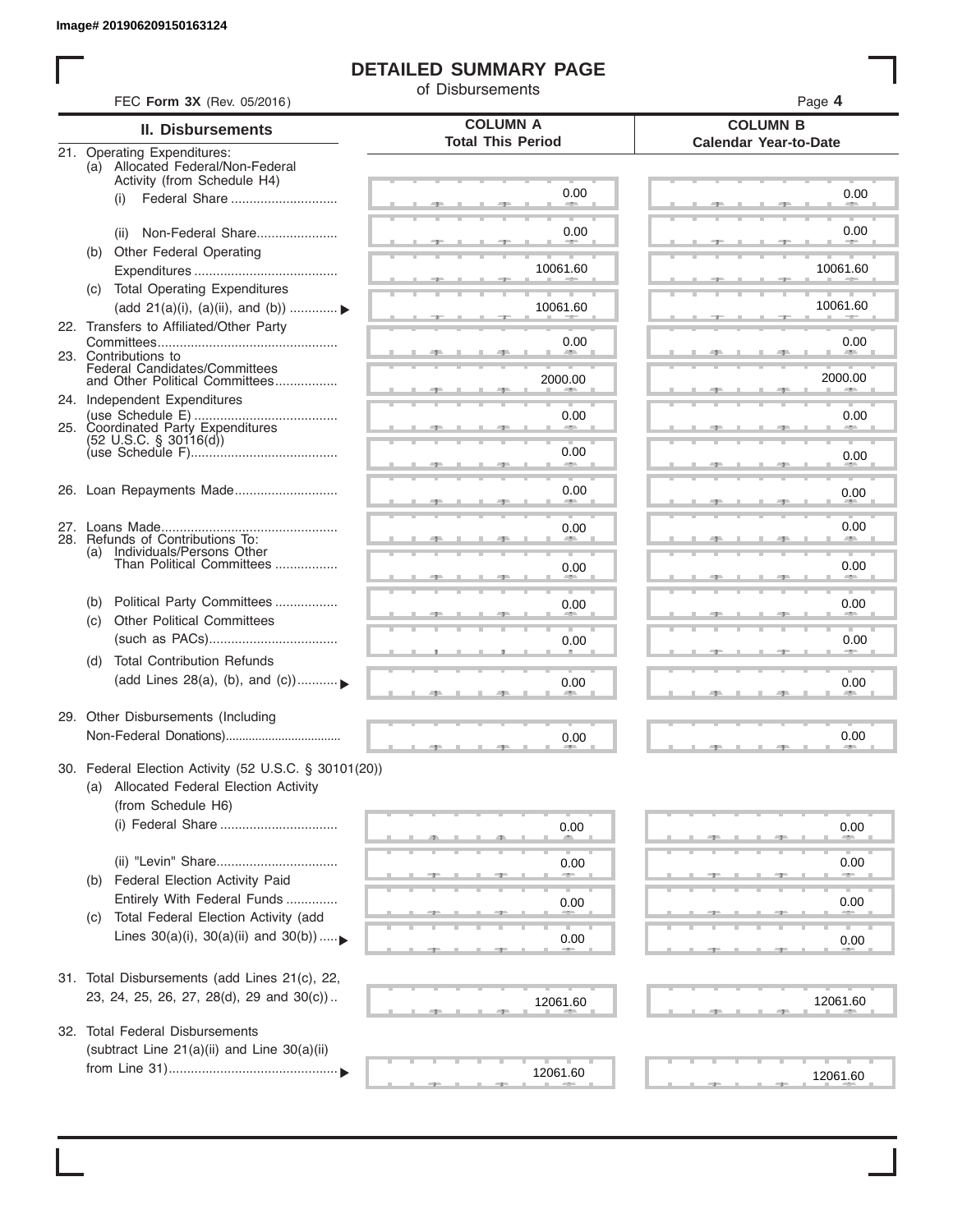## **DETAILED SUMMARY PAGE**

of Disbursements

FEC **Form 3X** (Rev. 05/2016) Page **5**

|  | <b>III.</b> Net Contributions/ |
|--|--------------------------------|
|  | <b>Operating Expenditures</b>  |

### **COLUMN A Total This Period**

### **COLUMN B Calendar Year-to-Date**

| 33. Total Contributions (other than loans) |  |
|--------------------------------------------|--|
| 34. Total Contribution Refunds             |  |
|                                            |  |
| 35. Net Contributions (other than loans)   |  |
| (subtract Line 34 from Line 33)            |  |
| 36. Total Federal Operating Expenditures   |  |
| (add Line 21(a)(i) and Line 21(b))         |  |
| 37. Offsets to Operating Expenditures      |  |
|                                            |  |
| 38. Net Operating Expenditures             |  |
|                                            |  |

|   |   | $-7-$ |   | $-7-$  | 5000.00<br>× |
|---|---|-------|---|--------|--------------|
| ٠ |   |       |   |        | ъ<br>0.00    |
|   | ٠ | - 7 - | ш | - 7 -  | ٠            |
|   |   |       |   |        | 5000.00      |
|   |   | ÷     | ш | ÷      |              |
|   |   |       |   |        | 10061.60     |
|   |   | 51    |   | э.     | 皿            |
|   |   |       |   |        | 350.00<br>×  |
|   |   | $-7-$ |   | ヮ<br>A | т            |
|   |   |       |   |        | 9711.60      |
|   |   |       |   |        |              |

|  |  |  | 5000.00                      |  |  |  |  | 5000.00             |  |
|--|--|--|------------------------------|--|--|--|--|---------------------|--|
|  |  |  |                              |  |  |  |  |                     |  |
|  |  |  | 0.00<br><b>All Contracts</b> |  |  |  |  | 0.00<br><b>AREA</b> |  |
|  |  |  |                              |  |  |  |  | 5000.00             |  |
|  |  |  | 5000.00<br>a.                |  |  |  |  |                     |  |
|  |  |  |                              |  |  |  |  |                     |  |
|  |  |  |                              |  |  |  |  |                     |  |
|  |  |  | 10061.60                     |  |  |  |  | 10061.60            |  |
|  |  |  |                              |  |  |  |  |                     |  |
|  |  |  | 350.00                       |  |  |  |  | 350.00              |  |
|  |  |  | 9711.60                      |  |  |  |  | 9711.60             |  |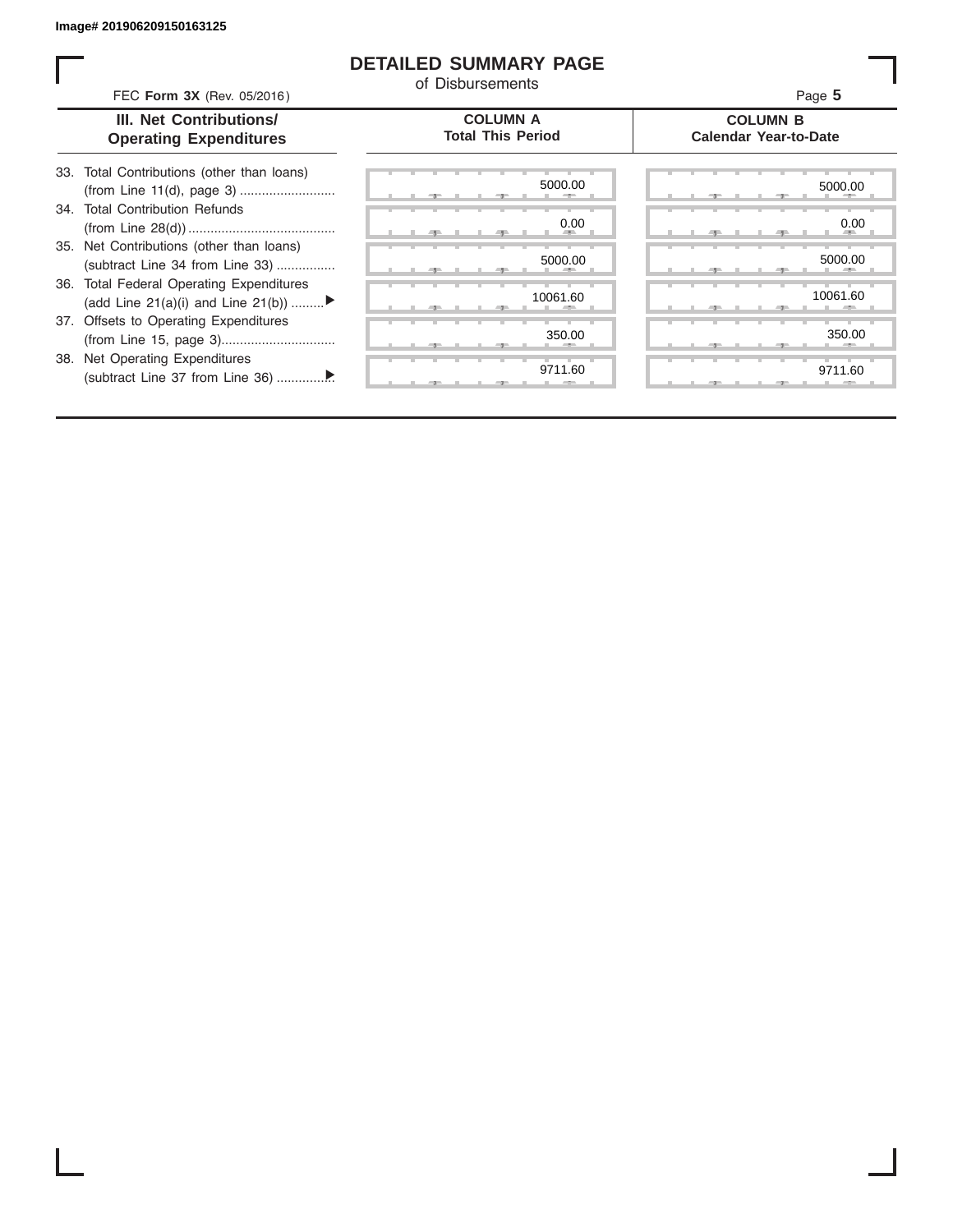| <b>SCHEDULE A (FEC Form 3X)</b> |  |  |
|---------------------------------|--|--|
| <b>ITEMIZED RECEIPTS</b>        |  |  |

Use separate schedule(s)<br>for each category of the

FOR LINE NUMBER:

PAGE 6 OF 18

| <b>ITEMIZED RECEIPTS</b>                                                                                                                   |                    | Use separate schedule(s)                          | (check only one)                                                                                                                          |  |  |  |  |  |  |
|--------------------------------------------------------------------------------------------------------------------------------------------|--------------------|---------------------------------------------------|-------------------------------------------------------------------------------------------------------------------------------------------|--|--|--|--|--|--|
|                                                                                                                                            |                    | for each category of the<br>Detailed Summary Page | $x _{11a}$<br>12<br>11 <sub>b</sub><br>11c<br>14<br>15<br>13<br>16                                                                        |  |  |  |  |  |  |
| or for commercial purposes, other than using the name and address of any political committee to solicit contributions from such committee. |                    |                                                   | Any information copied from such Reports and Statements may not be sold or used by any person for the purpose of soliciting contributions |  |  |  |  |  |  |
| NAME OF COMMITTEE (In Full)<br><b>JAM PAC</b>                                                                                              |                    |                                                   |                                                                                                                                           |  |  |  |  |  |  |
| Full Name of Individual (Last, First, Middle Initial) or Full Organization Name<br>Lilley, William, H,,<br>Α.                              |                    |                                                   | Date of Receipt                                                                                                                           |  |  |  |  |  |  |
| Mailing Address 1826 W Balboa Blvd                                                                                                         |                    |                                                   | $Y = Y = Y + Y$<br>$M - M$<br>$D$ $\Box$ $D$<br>02<br>2019<br>08                                                                          |  |  |  |  |  |  |
| City<br>Newport Beach                                                                                                                      | <b>State</b><br>CA | Zip Code<br>92663                                 | Transaction ID: SA11AI.4329<br>Amount of Each Receipt this Period                                                                         |  |  |  |  |  |  |
| FEC ID number of contributing<br>federal political committee.                                                                              | С                  |                                                   | 5000.00                                                                                                                                   |  |  |  |  |  |  |
| Name of Employer (for Individual)<br>Chartwell                                                                                             |                    | Occupation (for Individual)<br>Executive          | Memo Item                                                                                                                                 |  |  |  |  |  |  |
| Receipt For:<br>Primary<br>General<br>Other (specify) $\blacktriangledown$                                                                 |                    | Aggregate Year-to-Date ▼<br>5000.00               |                                                                                                                                           |  |  |  |  |  |  |
| Full Name of Individual (Last, First, Middle Initial) or Full Organization Name<br>Β.                                                      |                    |                                                   | Date of Receipt                                                                                                                           |  |  |  |  |  |  |
| <b>Mailing Address</b>                                                                                                                     |                    |                                                   | $M - 1$<br>Y FY FY FY<br>$D - I$<br>D                                                                                                     |  |  |  |  |  |  |
| City                                                                                                                                       | <b>State</b>       | Zip Code                                          | Amount of Each Receipt this Period                                                                                                        |  |  |  |  |  |  |
| FEC ID number of contributing<br>federal political committee.                                                                              | С                  |                                                   |                                                                                                                                           |  |  |  |  |  |  |
| Name of Employer (for Individual)                                                                                                          |                    | Occupation (for Individual)                       | Memo Item                                                                                                                                 |  |  |  |  |  |  |
| Receipt For:<br>Primary<br>General<br>Other (specify) $\blacktriangledown$                                                                 |                    | Aggregate Year-to-Date ▼                          |                                                                                                                                           |  |  |  |  |  |  |
| Full Name of Individual (Last, First, Middle Initial) or Full Organization Name<br>C.                                                      |                    |                                                   | Date of Receipt                                                                                                                           |  |  |  |  |  |  |
| <b>Mailing Address</b>                                                                                                                     |                    |                                                   | $Y - Y - Y - Y - Y$<br>$M - M$<br>$D$ $D$<br>$\sqrt{2}$                                                                                   |  |  |  |  |  |  |
| City                                                                                                                                       | State              | Zip Code                                          | Amount of Each Receipt this Period                                                                                                        |  |  |  |  |  |  |
| FEC ID number of contributing<br>federal political committee.                                                                              | C                  |                                                   |                                                                                                                                           |  |  |  |  |  |  |
| Name of Employer (for Individual)                                                                                                          |                    | Occupation (for Individual)                       | Memo Item                                                                                                                                 |  |  |  |  |  |  |
| Receipt For:<br>Primary<br>General<br>Other (specify)                                                                                      |                    | Aggregate Year-to-Date ▼<br><u>_______</u>        |                                                                                                                                           |  |  |  |  |  |  |
|                                                                                                                                            |                    |                                                   | 5000.00                                                                                                                                   |  |  |  |  |  |  |
|                                                                                                                                            |                    |                                                   | 5000.00                                                                                                                                   |  |  |  |  |  |  |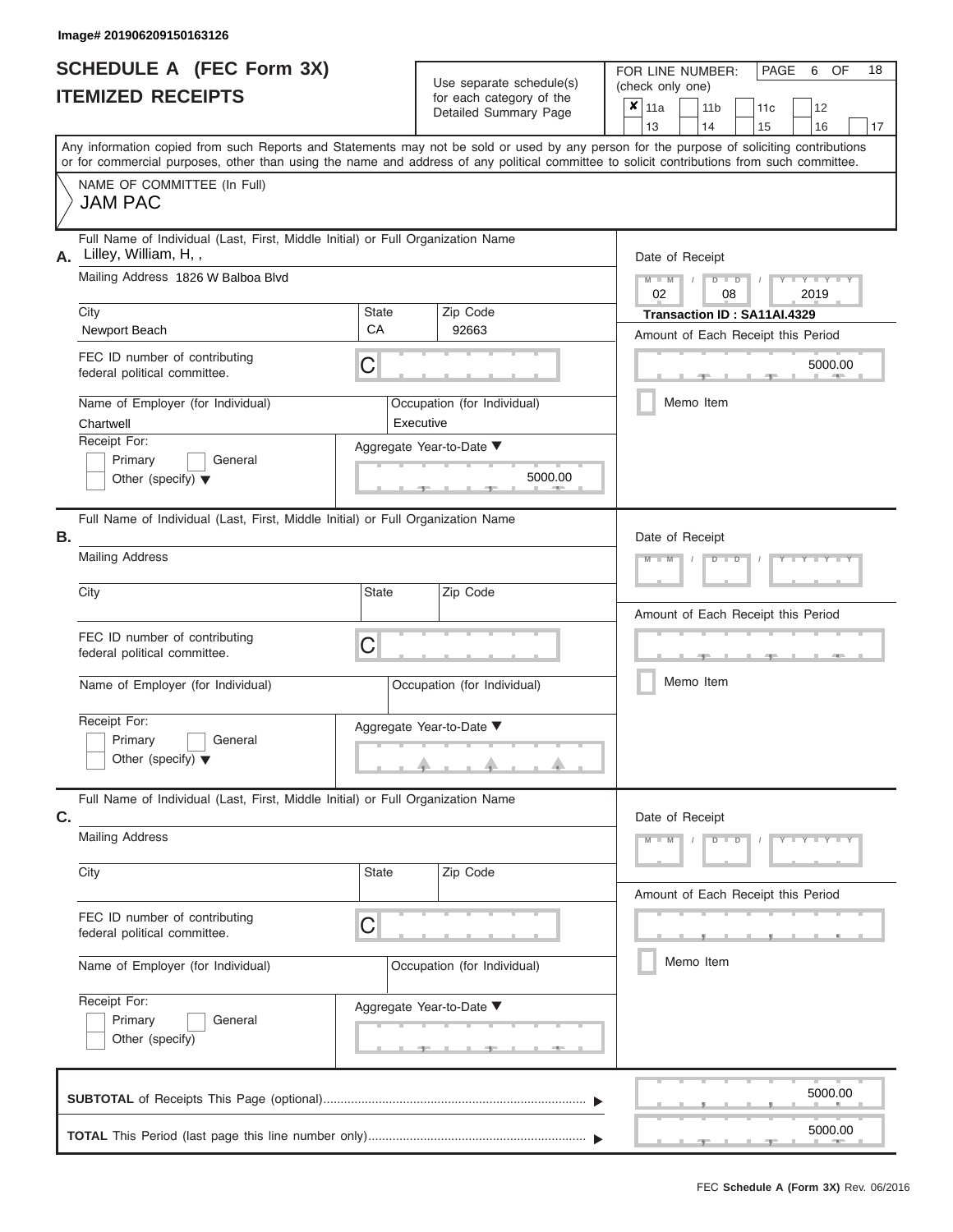|                          | SCHEDULE A (FEC Form 3X) |
|--------------------------|--------------------------|
| <b>ITEMIZED RECEIPTS</b> |                          |

Use separate schedule $(s)$  for each category of the

FOR LINE NUMBER: PAGE<br>
(check only one)

7 OF 18

|    | <u>II EMILED REVEIF I J</u>                                                                                                                                                                                                                                                             |                                          | for each category of the<br>Detailed Summary Page |                             | 11a                                                           |  | 11 <sub>b</sub> | 11c                                | $\boldsymbol{\mathsf{x}}$ | 12      |    |  |  |  |  |
|----|-----------------------------------------------------------------------------------------------------------------------------------------------------------------------------------------------------------------------------------------------------------------------------------------|------------------------------------------|---------------------------------------------------|-----------------------------|---------------------------------------------------------------|--|-----------------|------------------------------------|---------------------------|---------|----|--|--|--|--|
|    |                                                                                                                                                                                                                                                                                         |                                          |                                                   |                             | 13                                                            |  | 14              | 15                                 |                           | 16      | 17 |  |  |  |  |
|    | Any information copied from such Reports and Statements may not be sold or used by any person for the purpose of soliciting contributions<br>or for commercial purposes, other than using the name and address of any political committee to solicit contributions from such committee. |                                          |                                                   |                             |                                                               |  |                 |                                    |                           |         |    |  |  |  |  |
|    | NAME OF COMMITTEE (In Full)<br><b>JAM PAC</b>                                                                                                                                                                                                                                           |                                          |                                                   |                             |                                                               |  |                 |                                    |                           |         |    |  |  |  |  |
| А. | Full Name of Individual (Last, First, Middle Initial) or Full Organization Name<br>SMUCKER VICTORY COMMITTEE                                                                                                                                                                            | Date of Receipt                          |                                                   |                             |                                                               |  |                 |                                    |                           |         |    |  |  |  |  |
|    | Mailing Address 824 S MILLEDGE AVE STE 101                                                                                                                                                                                                                                              |                                          |                                                   |                             | $Y = Y = Y$<br>$M - M$<br>$D$ $\Box$ $D$<br>2019<br>03<br>31  |  |                 |                                    |                           |         |    |  |  |  |  |
|    | City<br><b>ATHENS</b>                                                                                                                                                                                                                                                                   | <b>State</b><br>GA                       | Zip Code                                          |                             |                                                               |  |                 | Transaction ID: SA12.4382          |                           |         |    |  |  |  |  |
|    | FEC ID number of contributing                                                                                                                                                                                                                                                           |                                          | 30605                                             |                             |                                                               |  |                 | Amount of Each Receipt this Period |                           |         |    |  |  |  |  |
|    | federal political committee.                                                                                                                                                                                                                                                            | C                                        | C00658484                                         |                             |                                                               |  |                 |                                    |                           | 8731.52 |    |  |  |  |  |
|    | Name of Employer (for Individual)                                                                                                                                                                                                                                                       |                                          | Occupation (for Individual)                       |                             | <b>Transfer of Net JFC Funds</b>                              |  | Memo Item       |                                    |                           |         |    |  |  |  |  |
|    | Receipt For:                                                                                                                                                                                                                                                                            |                                          | Aggregate Year-to-Date ▼                          |                             |                                                               |  |                 |                                    |                           |         |    |  |  |  |  |
|    | Primary<br>General<br>Other (specify) $\blacktriangledown$                                                                                                                                                                                                                              |                                          |                                                   | 8731.52                     |                                                               |  |                 |                                    |                           |         |    |  |  |  |  |
|    | Full Name of Individual (Last, First, Middle Initial) or Full Organization Name<br>B. Shaw, F. Barry, , Mr.,                                                                                                                                                                            |                                          |                                                   |                             | Date of Receipt                                               |  |                 |                                    |                           |         |    |  |  |  |  |
|    | Mailing Address 1111 Bear Creek Road                                                                                                                                                                                                                                                    |                                          |                                                   |                             | $M - M$<br>Y TYT<br>$D$ $\Box$ $D$<br>2019<br>03<br>31        |  |                 |                                    |                           |         |    |  |  |  |  |
|    | City                                                                                                                                                                                                                                                                                    | Zip Code                                 |                                                   | Transaction ID: SA12.4382.0 |                                                               |  |                 |                                    |                           |         |    |  |  |  |  |
|    | Elizabethtown                                                                                                                                                                                                                                                                           | PA                                       | 17022                                             |                             | Amount of Each Receipt this Period                            |  |                 |                                    |                           |         |    |  |  |  |  |
|    | FEC ID number of contributing<br>federal political committee.                                                                                                                                                                                                                           | C                                        | 5000.00                                           |                             |                                                               |  |                 |                                    |                           |         |    |  |  |  |  |
|    | Name of Employer (for Individual)<br><b>Wenger Feeds</b>                                                                                                                                                                                                                                | Occupation (for Individual)<br>Executive | ×<br>Memo Item                                    |                             |                                                               |  |                 |                                    |                           |         |    |  |  |  |  |
|    | Receipt For:<br>Primary<br>General<br>Other (specify) $\blacktriangledown$                                                                                                                                                                                                              |                                          | Aggregate Year-to-Date ▼                          | 5000.00                     |                                                               |  |                 |                                    |                           |         |    |  |  |  |  |
|    | Full Name of Individual (Last, First, Middle Initial) or Full Organization Name<br><b>C.</b> Shaw, Barbara, , ,                                                                                                                                                                         |                                          |                                                   |                             | Date of Receipt                                               |  |                 |                                    |                           |         |    |  |  |  |  |
|    | Mailing Address 1111 Bear Creek Road                                                                                                                                                                                                                                                    |                                          |                                                   |                             | $Y - Y - Y - Y - Y$<br>$M - M$<br>$D$ $D$<br>03<br>31<br>2019 |  |                 |                                    |                           |         |    |  |  |  |  |
|    | City<br>Elizabethtown                                                                                                                                                                                                                                                                   | <b>State</b><br>PA                       | Zip Code<br>17022                                 |                             | Transaction ID: SA12.4382.1                                   |  |                 |                                    |                           |         |    |  |  |  |  |
|    | FEC ID number of contributing<br>federal political committee.                                                                                                                                                                                                                           | C                                        |                                                   |                             | Amount of Each Receipt this Period<br>5000.00                 |  |                 |                                    |                           |         |    |  |  |  |  |
|    | Name of Employer (for Individual)<br>None                                                                                                                                                                                                                                               | Retired                                  | Occupation (for Individual)                       |                             | ×                                                             |  | Memo Item       |                                    |                           |         |    |  |  |  |  |
|    | Receipt For:<br>General<br>Primary<br>Other (specify)                                                                                                                                                                                                                                   |                                          | Aggregate Year-to-Date ▼                          | 5000.00                     |                                                               |  |                 |                                    |                           |         |    |  |  |  |  |
|    |                                                                                                                                                                                                                                                                                         |                                          |                                                   |                             |                                                               |  |                 |                                    |                           | 8731.52 |    |  |  |  |  |
|    |                                                                                                                                                                                                                                                                                         |                                          |                                                   |                             |                                                               |  |                 |                                    |                           |         |    |  |  |  |  |

J.

 ▲ ▲ ▲ , , .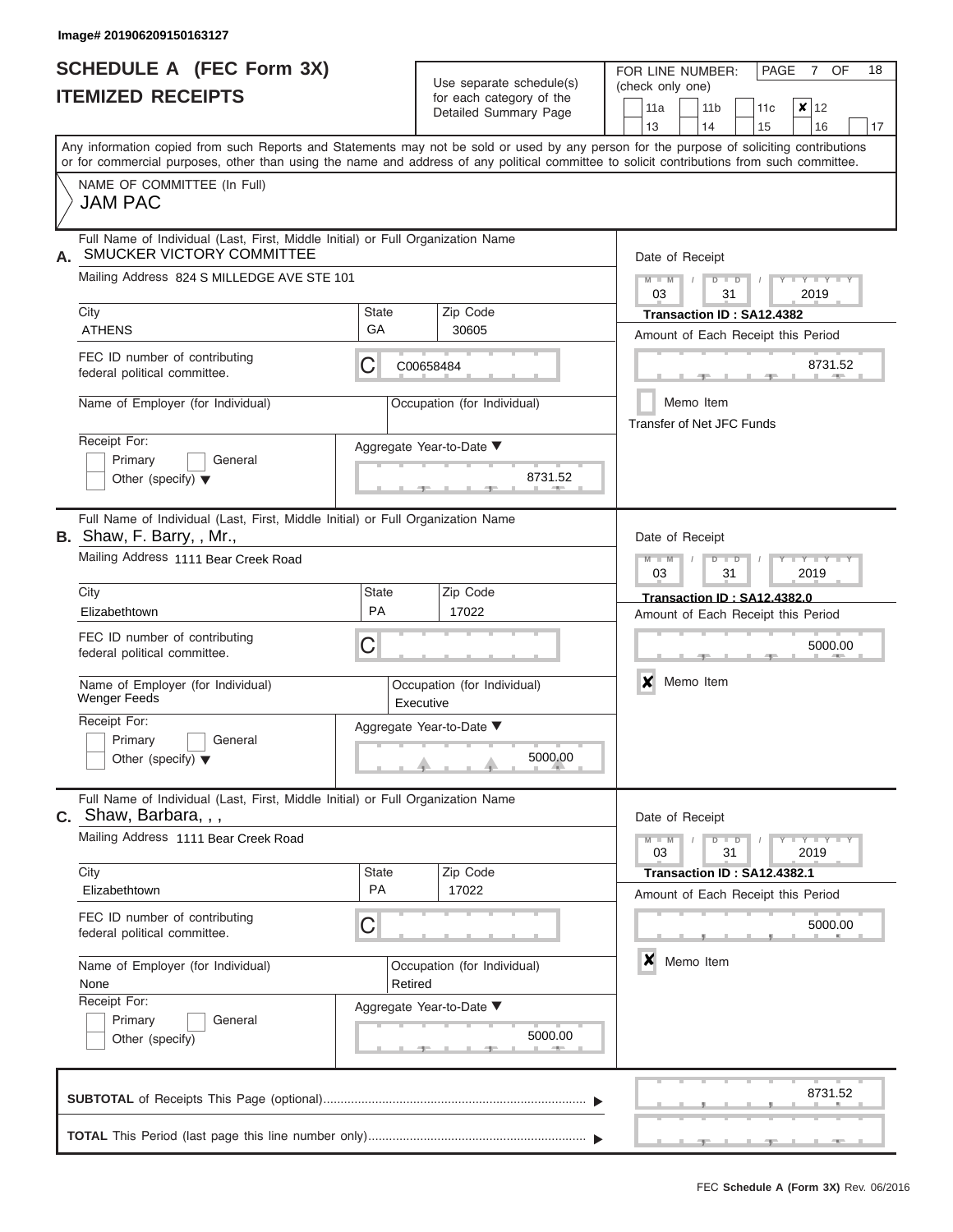|                          | <b>SCHEDULE A (FEC Form 3X)</b> |
|--------------------------|---------------------------------|
| <b>ITEMIZED RECEIPTS</b> |                                 |

| SCHEDULE A (FEC Form 3X)                                                                                                                                                                                                                                                                               |                                           | Use separate schedule(s)                                | FOR LINE NUMBER:<br>PAGE<br>OF<br>18<br>8<br>(check only one)                                                                                                                              |  |  |  |  |  |  |
|--------------------------------------------------------------------------------------------------------------------------------------------------------------------------------------------------------------------------------------------------------------------------------------------------------|-------------------------------------------|---------------------------------------------------------|--------------------------------------------------------------------------------------------------------------------------------------------------------------------------------------------|--|--|--|--|--|--|
| <b>ITEMIZED RECEIPTS</b>                                                                                                                                                                                                                                                                               |                                           | for each category of the<br>Detailed Summary Page       | 11a<br>$x \mid 12$<br>11 <sub>b</sub><br>11c<br>13<br>16<br>14<br>15<br>17                                                                                                                 |  |  |  |  |  |  |
| Any information copied from such Reports and Statements may not be sold or used by any person for the purpose of soliciting contributions<br>or for commercial purposes, other than using the name and address of any political committee to solicit contributions from such committee.                |                                           |                                                         |                                                                                                                                                                                            |  |  |  |  |  |  |
| NAME OF COMMITTEE (In Full)<br><b>JAM PAC</b>                                                                                                                                                                                                                                                          |                                           |                                                         |                                                                                                                                                                                            |  |  |  |  |  |  |
| Full Name of Individual (Last, First, Middle Initial) or Full Organization Name<br>Egan, Patrick, , ,<br>А.<br>Mailing Address 12 Abbeyville Road<br>City<br>Lancaster<br>FEC ID number of contributing<br>federal political committee.<br>Name of Employer (for Individual)<br><b>Select Security</b> | <b>State</b><br><b>PA</b><br>С<br>Founder | Zip Code<br>17603<br>Occupation (for Individual)        | Date of Receipt<br>$M - M$<br>$D$ $D$<br>$Y - Y - I$<br>03<br>31<br>2019<br>Transaction ID: SA12.4382.2<br>Amount of Each Receipt this Period<br>1900.00<br><b>AND I</b><br>×<br>Memo Item |  |  |  |  |  |  |
| Receipt For:<br>Primary<br>General<br>Other (specify) $\blacktriangledown$                                                                                                                                                                                                                             | Aggregate Year-to-Date ▼<br>1900.00       |                                                         |                                                                                                                                                                                            |  |  |  |  |  |  |
| Full Name of Individual (Last, First, Middle Initial) or Full Organization Name<br>Β.<br><b>Mailing Address</b><br>City                                                                                                                                                                                | <b>State</b>                              | Zip Code                                                | Date of Receipt<br>$M - M$<br>$D$ $D$                                                                                                                                                      |  |  |  |  |  |  |
| FEC ID number of contributing<br>federal political committee.<br>Name of Employer (for Individual)<br>Receipt For:<br>Primary<br>General                                                                                                                                                               | C                                         | Occupation (for Individual)<br>Aggregate Year-to-Date ▼ | Amount of Each Receipt this Period<br>Memo Item                                                                                                                                            |  |  |  |  |  |  |
| Other (specify) $\blacktriangledown$<br>Full Name of Individual (Last, First, Middle Initial) or Full Organization Name                                                                                                                                                                                |                                           | a.                                                      |                                                                                                                                                                                            |  |  |  |  |  |  |
| C.<br><b>Mailing Address</b><br>City                                                                                                                                                                                                                                                                   | <b>State</b>                              | Zip Code                                                | Date of Receipt<br>$Y - Y - Y - Y - Y$<br>$M - M$<br>$D$ $D$                                                                                                                               |  |  |  |  |  |  |
| FEC ID number of contributing<br>federal political committee.                                                                                                                                                                                                                                          | C                                         |                                                         | Amount of Each Receipt this Period<br>Memo Item                                                                                                                                            |  |  |  |  |  |  |
| Name of Employer (for Individual)<br>Receipt For:<br>Primary<br>General<br>Other (specify)                                                                                                                                                                                                             |                                           | Occupation (for Individual)<br>Aggregate Year-to-Date ▼ |                                                                                                                                                                                            |  |  |  |  |  |  |
|                                                                                                                                                                                                                                                                                                        |                                           |                                                         | 0.00<br>8731.52<br><b>COLL</b>                                                                                                                                                             |  |  |  |  |  |  |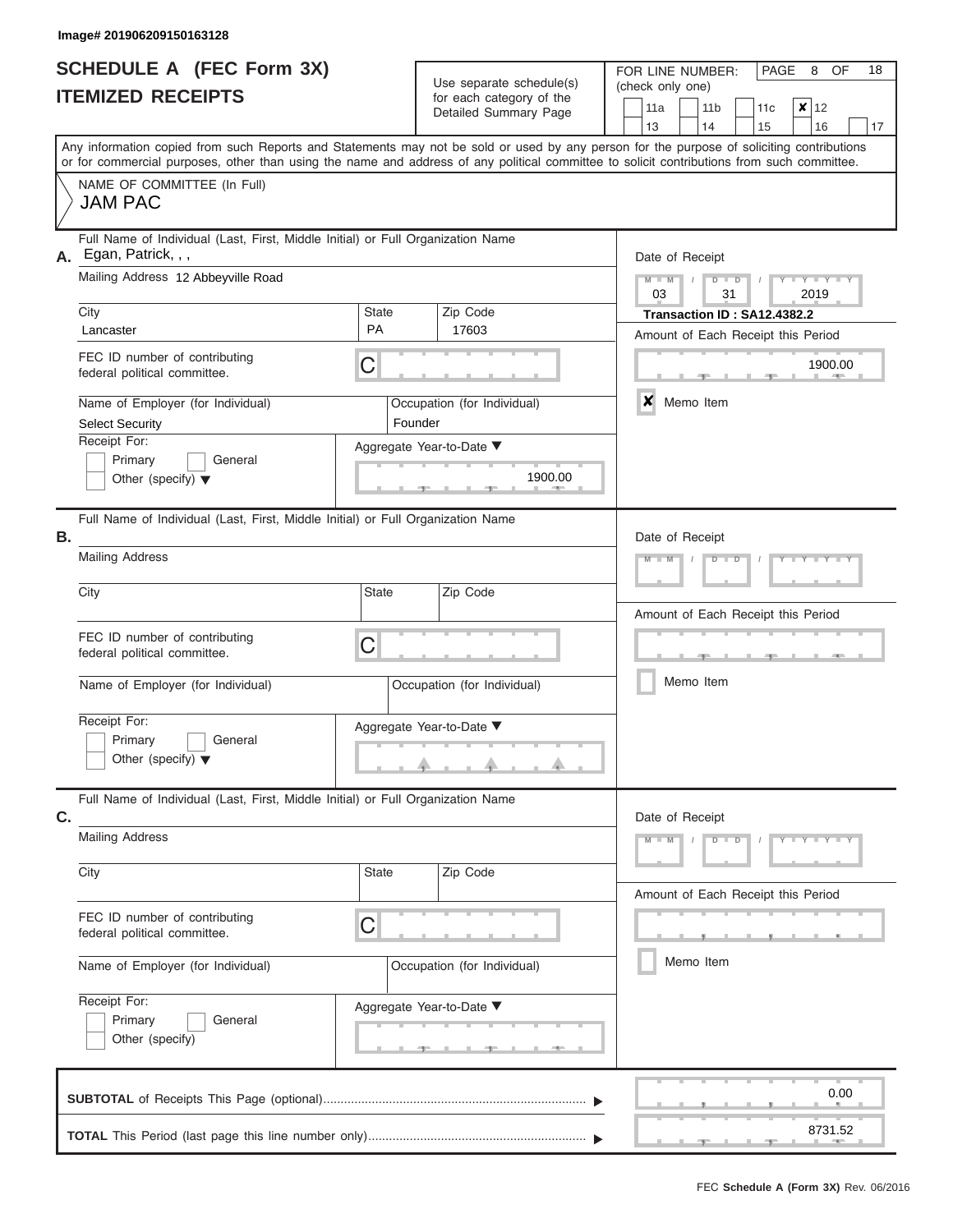|                          | <b>SCHEDULE A (FEC Form 3X)</b> |  |
|--------------------------|---------------------------------|--|
| <b>ITEMIZED RECEIPTS</b> |                                 |  |

| SCHEDULE A (FEC Form 3X)<br><b>ITEMIZED RECEIPTS</b> |                                                                                                                                                                                                                                                                                         |                                    | Use separate schedule(s)<br>for each category of the               | FOR LINE NUMBER:<br>(check only one) |                                    | PAGE<br>9             | OF             | 18 |
|------------------------------------------------------|-----------------------------------------------------------------------------------------------------------------------------------------------------------------------------------------------------------------------------------------------------------------------------------------|------------------------------------|--------------------------------------------------------------------|--------------------------------------|------------------------------------|-----------------------|----------------|----|
|                                                      |                                                                                                                                                                                                                                                                                         |                                    | Detailed Summary Page                                              | 11a<br>13                            | 11 <sub>b</sub><br>×<br>14         | 11c<br>12<br>15<br>16 |                | 17 |
|                                                      | Any information copied from such Reports and Statements may not be sold or used by any person for the purpose of soliciting contributions<br>or for commercial purposes, other than using the name and address of any political committee to solicit contributions from such committee. |                                    |                                                                    |                                      |                                    |                       |                |    |
|                                                      | NAME OF COMMITTEE (In Full)<br><b>JAM PAC</b>                                                                                                                                                                                                                                           |                                    |                                                                    |                                      |                                    |                       |                |    |
| А.                                                   | Full Name of Individual (Last, First, Middle Initial) or Full Organization Name<br>The International Foundation<br>Mailing Address PO Box 23813                                                                                                                                         |                                    |                                                                    | Date of Receipt<br>$M - M$           | $D$ $D$<br>$\sqrt{ }$              | $+$ $+$ $+$ $+$ $+$   |                |    |
|                                                      | City                                                                                                                                                                                                                                                                                    | <b>State</b><br>DC                 | Zip Code                                                           | 03                                   | 12<br>Transaction ID: SA15.4380    | 2019                  |                |    |
|                                                      | Washington<br>FEC ID number of contributing<br>С<br>federal political committee.                                                                                                                                                                                                        | 20026                              |                                                                    | Amount of Each Receipt this Period   |                                    | 350.00                |                |    |
|                                                      | Name of Employer (for Individual)                                                                                                                                                                                                                                                       | Occupation (for Individual)        | Refund                                                             | Memo Item                            |                                    | 11. AUG.              |                |    |
|                                                      | Receipt For:<br>Primary<br>General<br>Other (specify) $\blacktriangledown$                                                                                                                                                                                                              | Aggregate Year-to-Date ▼<br>350.00 |                                                                    |                                      |                                    |                       |                |    |
| В.                                                   | Full Name of Individual (Last, First, Middle Initial) or Full Organization Name<br><b>Mailing Address</b>                                                                                                                                                                               |                                    |                                                                    | Date of Receipt<br>$M - M$           | $D$ $D$                            |                       |                |    |
|                                                      | City                                                                                                                                                                                                                                                                                    | <b>State</b>                       | Zip Code                                                           |                                      | Amount of Each Receipt this Period |                       |                |    |
|                                                      | FEC ID number of contributing<br>federal political committee.                                                                                                                                                                                                                           | C                                  |                                                                    |                                      |                                    |                       | <b>AND</b>     |    |
|                                                      | Name of Employer (for Individual)                                                                                                                                                                                                                                                       |                                    | Occupation (for Individual)                                        |                                      | Memo Item                          |                       |                |    |
|                                                      | Receipt For:<br>Primary<br>General<br>Other (specify) $\blacktriangledown$                                                                                                                                                                                                              |                                    | Aggregate Year-to-Date ▼                                           |                                      |                                    |                       |                |    |
| C.                                                   | Full Name of Individual (Last, First, Middle Initial) or Full Organization Name                                                                                                                                                                                                         |                                    |                                                                    | Date of Receipt                      |                                    |                       |                |    |
|                                                      | <b>Mailing Address</b>                                                                                                                                                                                                                                                                  |                                    |                                                                    | $M - M$                              | $D$ $D$                            | Y F Y F Y F Y         |                |    |
|                                                      | City                                                                                                                                                                                                                                                                                    | <b>State</b>                       | Zip Code                                                           |                                      | Amount of Each Receipt this Period |                       |                |    |
|                                                      | FEC ID number of contributing<br>federal political committee.                                                                                                                                                                                                                           | С                                  |                                                                    |                                      |                                    |                       |                |    |
|                                                      | Name of Employer (for Individual)                                                                                                                                                                                                                                                       |                                    | Occupation (for Individual)                                        |                                      | Memo Item                          |                       |                |    |
|                                                      | Receipt For:<br>Primary<br>General<br>Other (specify)                                                                                                                                                                                                                                   |                                    | Aggregate Year-to-Date ▼<br><u>_______</u><br><b>All Contracts</b> |                                      |                                    |                       |                |    |
|                                                      |                                                                                                                                                                                                                                                                                         |                                    |                                                                    |                                      |                                    |                       | 350.00         |    |
|                                                      |                                                                                                                                                                                                                                                                                         |                                    |                                                                    |                                      |                                    |                       | 350.00<br>$-1$ |    |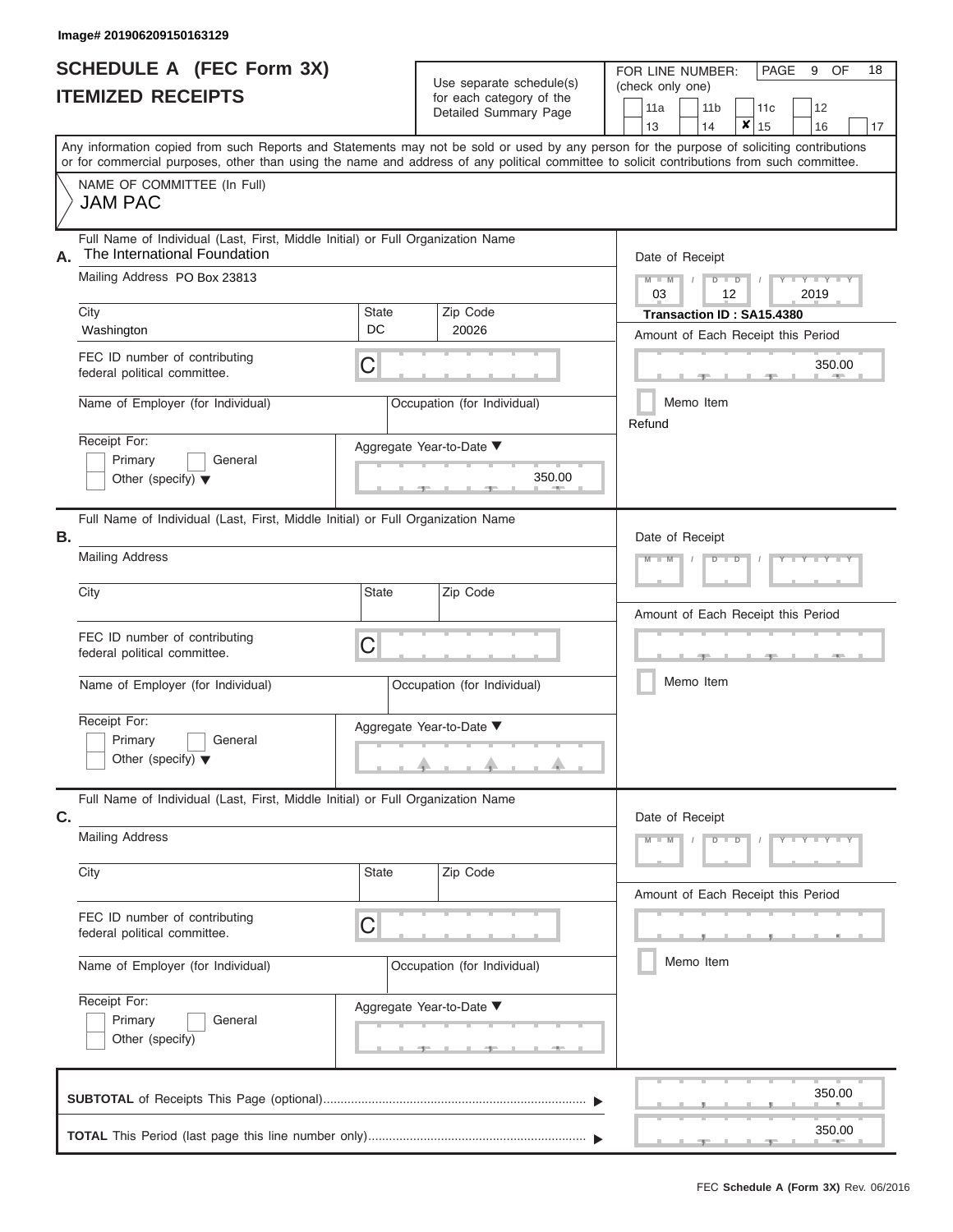|    | <b>SCHEDULE B (FEC Form 3X)</b>                                                                                                                                                                                                                                                         |                                                                      | Use separate schedule(s)                          |                                                                            | PAGE 10 OF<br>18<br>FOR LINE NUMBER:                                                                                  |
|----|-----------------------------------------------------------------------------------------------------------------------------------------------------------------------------------------------------------------------------------------------------------------------------------------|----------------------------------------------------------------------|---------------------------------------------------|----------------------------------------------------------------------------|-----------------------------------------------------------------------------------------------------------------------|
|    | <b>ITEMIZED DISBURSEMENTS</b>                                                                                                                                                                                                                                                           |                                                                      | for each category of the<br>Detailed Summary Page | $\boldsymbol{\mathsf{x}}$                                                  | (check only one)<br>21 <sub>b</sub><br>22<br>23<br>27<br>26<br>28 <sub>b</sub><br>30 <sub>b</sub><br>28a<br>28c<br>29 |
|    | Any information copied from such Reports and Statements may not be sold or used by any person for the purpose of soliciting contributions<br>or for commercial purposes, other than using the name and address of any political committee to solicit contributions from such committee. |                                                                      |                                                   |                                                                            |                                                                                                                       |
|    | NAME OF COMMITTEE (In Full)<br><b>JAM PAC</b>                                                                                                                                                                                                                                           |                                                                      |                                                   |                                                                            |                                                                                                                       |
|    | Full Name (Last, First, Middle Initial)<br><b>Chase Card Services</b>                                                                                                                                                                                                                   |                                                                      |                                                   |                                                                            | Date of Disbursement<br>Y LY LY LY<br>$M$ $M$<br>$D$ $D$                                                              |
|    | Mailing Address PO Box 1423                                                                                                                                                                                                                                                             |                                                                      |                                                   |                                                                            | 22<br>2019<br>04                                                                                                      |
|    | City<br>Charlotte                                                                                                                                                                                                                                                                       | <b>State</b><br><b>NC</b>                                            | Zip Code<br>28201                                 |                                                                            | <b>FEC Identification Number</b>                                                                                      |
|    | Purpose of Disbursement<br>See Memo Entry                                                                                                                                                                                                                                               |                                                                      |                                                   |                                                                            | С<br>Transaction ID: SB21B.4376                                                                                       |
|    | Candidate Name                                                                                                                                                                                                                                                                          |                                                                      |                                                   | Category/<br><b>Type</b>                                                   | Amount of Each Disbursement this Period                                                                               |
|    | Office Sought:<br>House<br>Senate<br>President                                                                                                                                                                                                                                          | Disbursement For:<br>Primary<br>Other (specify) $\blacktriangledown$ | General                                           |                                                                            | 945.34<br>Memo Item                                                                                                   |
|    | District:<br>State:                                                                                                                                                                                                                                                                     |                                                                      |                                                   |                                                                            |                                                                                                                       |
| В. | Full Name (Last, First, Middle Initial)<br><b>Capitol Hill Suites</b>                                                                                                                                                                                                                   |                                                                      |                                                   |                                                                            | Date of Disbursement<br>$-1 - Y - 1 - Y - 1 - Y$<br>$M - M$<br>$D$ $D$                                                |
|    | Mailing Address 300 First Street SE                                                                                                                                                                                                                                                     |                                                                      |                                                   |                                                                            | 22<br>2019<br>04                                                                                                      |
|    | City<br>Washington                                                                                                                                                                                                                                                                      | State<br>DC                                                          | Zip Code<br>20003                                 |                                                                            | <b>FEC Identification Number</b>                                                                                      |
|    | Purpose of Disbursement<br>PAC Lodging<br>Candidate Name                                                                                                                                                                                                                                |                                                                      |                                                   |                                                                            | С<br>Transaction ID: SB21B.4376.0                                                                                     |
|    | Office Sought:<br>House                                                                                                                                                                                                                                                                 | Disbursement For:                                                    |                                                   | Category/<br><b>Type</b>                                                   | Amount of Each Disbursement this Period<br>945.34                                                                     |
|    | Senate<br>President                                                                                                                                                                                                                                                                     | Primary<br>Other (specify)                                           | General                                           |                                                                            |                                                                                                                       |
|    | State:<br>District:                                                                                                                                                                                                                                                                     |                                                                      |                                                   |                                                                            | ×<br>Memo Item                                                                                                        |
|    | Full Name (Last, First, Middle Initial)<br>C. Citi Cards                                                                                                                                                                                                                                |                                                                      |                                                   |                                                                            | Date of Disbursement                                                                                                  |
|    | Mailing Address PO Box 9001037                                                                                                                                                                                                                                                          |                                                                      |                                                   |                                                                            | Y TY TY TY<br>$M$ $M$<br>$D$ $D$<br>2019<br>02<br>11                                                                  |
|    | City<br>Louisville                                                                                                                                                                                                                                                                      | State<br><b>KY</b>                                                   | Zip Code<br>40290                                 |                                                                            | <b>FEC Identification Number</b>                                                                                      |
|    | Purpose of Disbursement<br>See Memo Entry<br>Candidate Name                                                                                                                                                                                                                             |                                                                      | 001<br>Category/                                  | С<br>Transaction ID: SB21B.4341<br>Amount of Each Disbursement this Period |                                                                                                                       |
|    | Office Sought:<br>House                                                                                                                                                                                                                                                                 | Disbursement For:                                                    |                                                   | <b>Type</b>                                                                | 546.12                                                                                                                |
|    | Senate<br>President<br>State:<br>District:                                                                                                                                                                                                                                              | Primary<br>Other (specify) $\blacktriangledown$                      | General                                           |                                                                            | Memo Item                                                                                                             |
|    |                                                                                                                                                                                                                                                                                         |                                                                      |                                                   |                                                                            | 1491.46                                                                                                               |
|    |                                                                                                                                                                                                                                                                                         |                                                                      |                                                   |                                                                            |                                                                                                                       |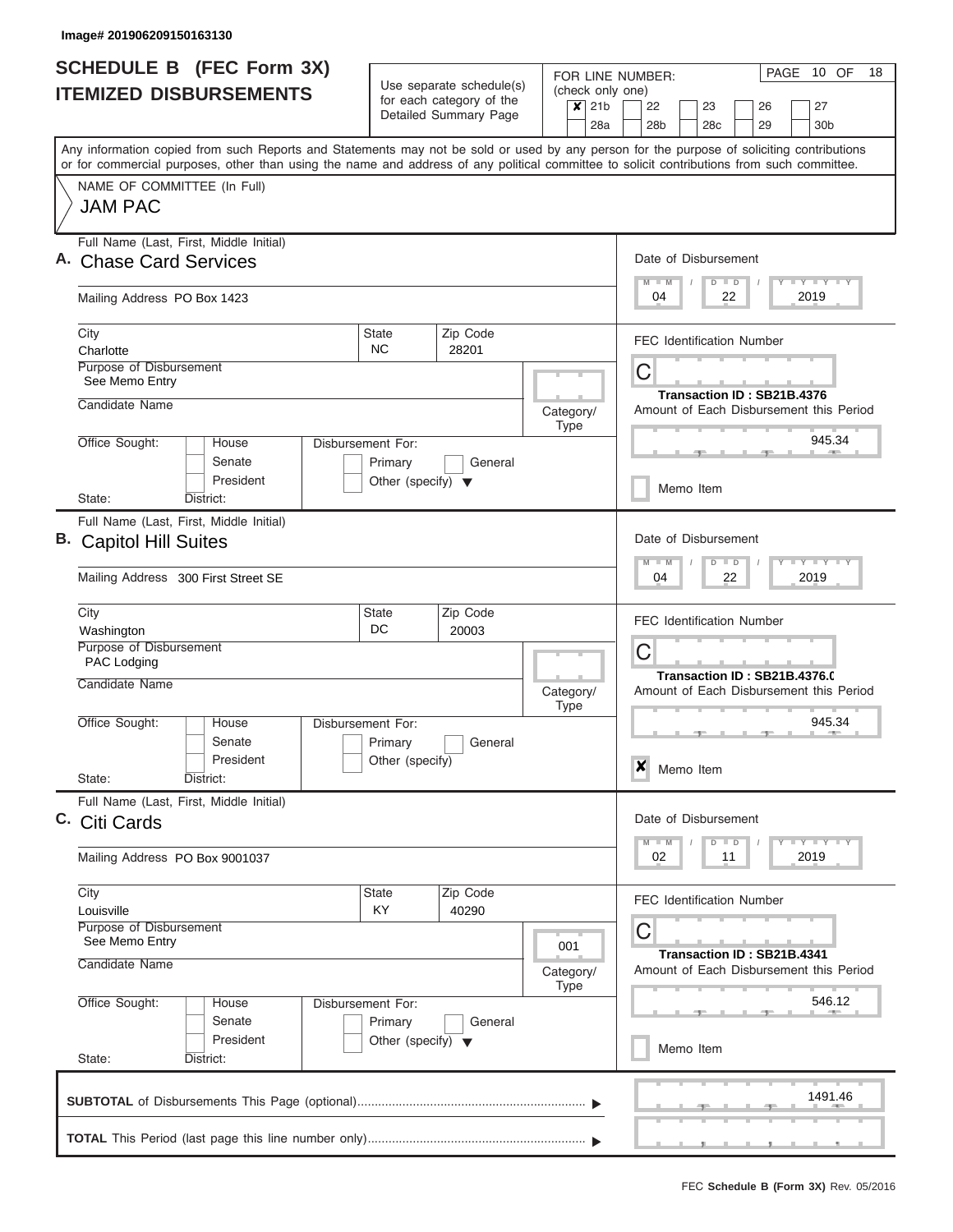|                               | <b>SCHEDULE B</b> (FEC Form 3X)                                                                                                                                                                                                                                                         |                                                                      |                       |  |                          |           | FOR LINE NUMBER:                             |  |                              |    | PAGE | 11 OF                       | 18 |
|-------------------------------|-----------------------------------------------------------------------------------------------------------------------------------------------------------------------------------------------------------------------------------------------------------------------------------------|----------------------------------------------------------------------|-----------------------|--|--------------------------|-----------|----------------------------------------------|--|------------------------------|----|------|-----------------------------|----|
| <b>ITEMIZED DISBURSEMENTS</b> |                                                                                                                                                                                                                                                                                         | Use separate schedule(s)<br>for each category of the                 |                       |  | $x$ 21b                  |           | (check only one)<br>22<br>23<br>27<br>26     |  |                              |    |      |                             |    |
|                               |                                                                                                                                                                                                                                                                                         |                                                                      | Detailed Summary Page |  |                          | 28a       | 28 <sub>b</sub>                              |  | 28 <sub>c</sub>              |    | 29   | 30 <sub>b</sub>             |    |
|                               | Any information copied from such Reports and Statements may not be sold or used by any person for the purpose of soliciting contributions<br>or for commercial purposes, other than using the name and address of any political committee to solicit contributions from such committee. |                                                                      |                       |  |                          |           |                                              |  |                              |    |      |                             |    |
|                               | NAME OF COMMITTEE (In Full)<br><b>JAM PAC</b>                                                                                                                                                                                                                                           |                                                                      |                       |  |                          |           |                                              |  |                              |    |      |                             |    |
|                               | Full Name (Last, First, Middle Initial)<br>A. We the Pizza                                                                                                                                                                                                                              |                                                                      |                       |  |                          |           | Date of Disbursement<br>$M$ $M$              |  | $D$ $D$                      |    |      | Y LY LY LY                  |    |
|                               | Mailing Address 305 Pennsylvania Ave SE                                                                                                                                                                                                                                                 |                                                                      |                       |  |                          |           | 02                                           |  |                              | 11 |      | 2019                        |    |
|                               | City<br>Washington                                                                                                                                                                                                                                                                      | <b>State</b><br>DC.                                                  | Zip Code<br>20003     |  |                          |           | <b>FEC Identification Number</b>             |  |                              |    |      |                             |    |
|                               | Purpose of Disbursement<br><b>PAC Event Catering</b>                                                                                                                                                                                                                                    |                                                                      |                       |  | 001                      |           | C                                            |  |                              |    |      |                             |    |
|                               | Candidate Name                                                                                                                                                                                                                                                                          |                                                                      |                       |  | Category/<br><b>Type</b> |           | Amount of Each Disbursement this Period      |  | Transaction ID: SB21B.4341.0 |    |      |                             |    |
|                               | Office Sought:<br>House<br>Senate<br>President                                                                                                                                                                                                                                          | Disbursement For:<br>Primary<br>Other (specify) $\blacktriangledown$ | General               |  |                          |           |                                              |  |                              |    |      | 546.12                      |    |
|                               | District:<br>State:                                                                                                                                                                                                                                                                     |                                                                      |                       |  |                          |           | X                                            |  | Memo Item                    |    |      |                             |    |
| В.                            | Full Name (Last, First, Middle Initial)<br>Citi Cards                                                                                                                                                                                                                                   |                                                                      |                       |  |                          |           | Date of Disbursement<br>$M - M$              |  | $D$ $D$                      |    |      | Y FY FY FY                  |    |
|                               | Mailing Address PO Box 9001037                                                                                                                                                                                                                                                          |                                                                      |                       |  |                          |           | 03                                           |  |                              | 18 |      | 2019                        |    |
|                               | City<br>Zip Code<br><b>State</b><br><b>KY</b><br>40290<br>Louisville                                                                                                                                                                                                                    |                                                                      |                       |  |                          |           | <b>FEC Identification Number</b>             |  |                              |    |      |                             |    |
|                               | Purpose of Disbursement<br>See Memo Entries                                                                                                                                                                                                                                             |                                                                      |                       |  |                          |           | С                                            |  |                              |    |      |                             |    |
|                               | Candidate Name                                                                                                                                                                                                                                                                          |                                                                      |                       |  | Category/<br><b>Type</b> |           | Amount of Each Disbursement this Period      |  | Transaction ID: SB21B.4360   |    |      |                             |    |
|                               | Office Sought:<br>House<br>Senate                                                                                                                                                                                                                                                       | Disbursement For:<br>Primary                                         | General               |  |                          |           |                                              |  |                              |    |      | 861.12                      |    |
|                               | President<br>State:<br>District:                                                                                                                                                                                                                                                        | Other (specify)                                                      |                       |  |                          |           |                                              |  | Memo Item                    |    |      |                             |    |
|                               | Full Name (Last, First, Middle Initial)<br>C. Lustre Cleaners                                                                                                                                                                                                                           |                                                                      |                       |  |                          |           | Date of Disbursement                         |  |                              |    |      |                             |    |
|                               | Mailing Address 208 2nd Street SE                                                                                                                                                                                                                                                       |                                                                      |                       |  |                          |           | $M$ $M$<br>03                                |  | $D$ $D$                      | 18 |      | $Y$ $Y$ $Y$ $Y$ $Y$<br>2019 |    |
|                               | City<br>Washington                                                                                                                                                                                                                                                                      | State<br>DC                                                          | Zip Code<br>20003     |  |                          |           | <b>FEC Identification Number</b>             |  |                              |    |      |                             |    |
|                               | Purpose of Disbursement<br><b>PAC Event Supplies</b><br>Candidate Name                                                                                                                                                                                                                  |                                                                      |                       |  |                          | Category/ | С<br>Amount of Each Disbursement this Period |  | Transaction ID: SB21B.4360.  |    |      |                             |    |
|                               | Office Sought:<br>Disbursement For:<br>House<br>Senate<br>Primary<br>General                                                                                                                                                                                                            |                                                                      |                       |  |                          |           |                                              |  |                              |    |      | 315.00                      |    |
|                               | President<br>State:<br>District:                                                                                                                                                                                                                                                        | Other (specify) $\blacktriangledown$                                 |                       |  |                          |           | X                                            |  | Memo Item                    |    |      |                             |    |
|                               |                                                                                                                                                                                                                                                                                         |                                                                      |                       |  |                          |           |                                              |  |                              |    |      | 861.12                      |    |
|                               |                                                                                                                                                                                                                                                                                         |                                                                      |                       |  |                          |           |                                              |  |                              |    |      |                             |    |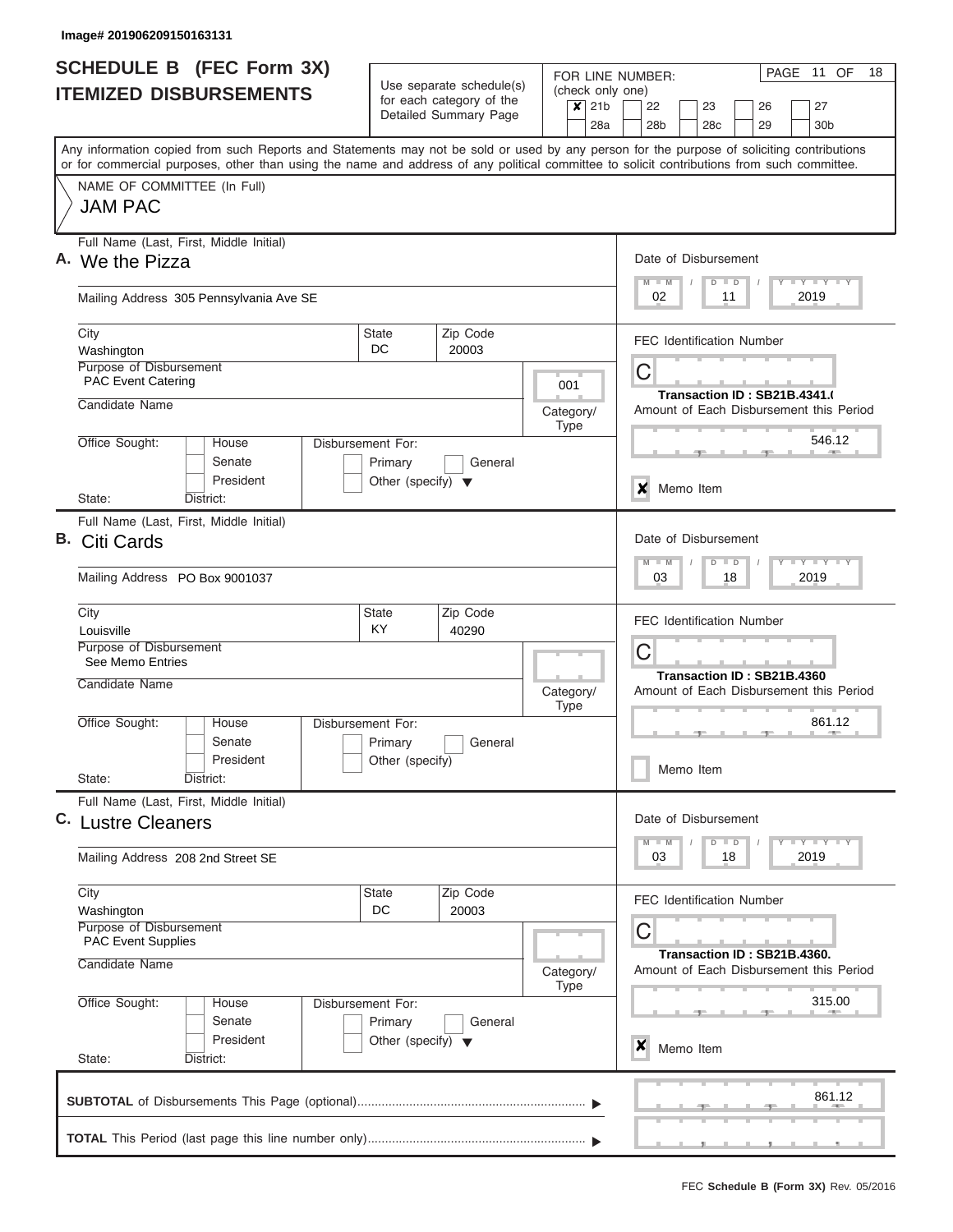| Use separate schedule(s)<br>(check only one)<br><b>ITEMIZED DISBURSEMENTS</b><br>for each category of the<br>21 <sub>b</sub><br>22<br>$\boldsymbol{x}$<br>23<br>26<br>Detailed Summary Page<br>28a<br>28 <sub>b</sub><br>28 <sub>c</sub><br>29<br>Any information copied from such Reports and Statements may not be sold or used by any person for the purpose of soliciting contributions<br>or for commercial purposes, other than using the name and address of any political committee to solicit contributions from such committee.<br>NAME OF COMMITTEE (In Full)<br><b>JAM PAC</b><br>Full Name (Last, First, Middle Initial)<br>Date of Disbursement<br>$M - M$<br>$\Box$<br>D<br>Mailing Address PO Box 9001037<br>04<br>01<br>Zip Code<br>City<br><b>State</b><br><b>FEC Identification Number</b><br>KY.<br>Louisville<br>40290<br>Purpose of Disbursement<br>C<br>See Memo Entry<br>Transaction ID: SB21B.4365<br>Candidate Name<br>Amount of Each Disbursement this Period<br>Category/<br><b>Type</b><br>Office Sought:<br>Disbursement For:<br>House<br>Senate<br>Primary<br>General<br>President<br>Other (specify) $\blacktriangledown$<br>Memo Item<br>State:<br>District:<br>Full Name (Last, First, Middle Initial)<br>Date of Disbursement<br>$M - M$<br>$D$ $D$<br>Mailing Address 1100 Pennsylvania Ave<br>04<br>01<br>State<br>Zip Code<br>City<br><b>FEC Identification Number</b><br>DC<br>20004<br>Washington<br>Purpose of Disbursement<br>C<br><b>PAC Meeting Expense</b><br>Transaction ID: SB21B.4365.0<br>Candidate Name | PAGE 12 OF<br>18                                                                      |
|-----------------------------------------------------------------------------------------------------------------------------------------------------------------------------------------------------------------------------------------------------------------------------------------------------------------------------------------------------------------------------------------------------------------------------------------------------------------------------------------------------------------------------------------------------------------------------------------------------------------------------------------------------------------------------------------------------------------------------------------------------------------------------------------------------------------------------------------------------------------------------------------------------------------------------------------------------------------------------------------------------------------------------------------------------------------------------------------------------------------------------------------------------------------------------------------------------------------------------------------------------------------------------------------------------------------------------------------------------------------------------------------------------------------------------------------------------------------------------------------------------------------------------------------------------------|---------------------------------------------------------------------------------------|
|                                                                                                                                                                                                                                                                                                                                                                                                                                                                                                                                                                                                                                                                                                                                                                                                                                                                                                                                                                                                                                                                                                                                                                                                                                                                                                                                                                                                                                                                                                                                                           | 27<br>30 <sub>b</sub>                                                                 |
| A. Citi Cards                                                                                                                                                                                                                                                                                                                                                                                                                                                                                                                                                                                                                                                                                                                                                                                                                                                                                                                                                                                                                                                                                                                                                                                                                                                                                                                                                                                                                                                                                                                                             |                                                                                       |
|                                                                                                                                                                                                                                                                                                                                                                                                                                                                                                                                                                                                                                                                                                                                                                                                                                                                                                                                                                                                                                                                                                                                                                                                                                                                                                                                                                                                                                                                                                                                                           |                                                                                       |
|                                                                                                                                                                                                                                                                                                                                                                                                                                                                                                                                                                                                                                                                                                                                                                                                                                                                                                                                                                                                                                                                                                                                                                                                                                                                                                                                                                                                                                                                                                                                                           | $T - Y = T - Y = T - Y$                                                               |
|                                                                                                                                                                                                                                                                                                                                                                                                                                                                                                                                                                                                                                                                                                                                                                                                                                                                                                                                                                                                                                                                                                                                                                                                                                                                                                                                                                                                                                                                                                                                                           | 2019                                                                                  |
|                                                                                                                                                                                                                                                                                                                                                                                                                                                                                                                                                                                                                                                                                                                                                                                                                                                                                                                                                                                                                                                                                                                                                                                                                                                                                                                                                                                                                                                                                                                                                           |                                                                                       |
|                                                                                                                                                                                                                                                                                                                                                                                                                                                                                                                                                                                                                                                                                                                                                                                                                                                                                                                                                                                                                                                                                                                                                                                                                                                                                                                                                                                                                                                                                                                                                           |                                                                                       |
|                                                                                                                                                                                                                                                                                                                                                                                                                                                                                                                                                                                                                                                                                                                                                                                                                                                                                                                                                                                                                                                                                                                                                                                                                                                                                                                                                                                                                                                                                                                                                           |                                                                                       |
|                                                                                                                                                                                                                                                                                                                                                                                                                                                                                                                                                                                                                                                                                                                                                                                                                                                                                                                                                                                                                                                                                                                                                                                                                                                                                                                                                                                                                                                                                                                                                           | 465.20                                                                                |
| B. Trump International Hotel                                                                                                                                                                                                                                                                                                                                                                                                                                                                                                                                                                                                                                                                                                                                                                                                                                                                                                                                                                                                                                                                                                                                                                                                                                                                                                                                                                                                                                                                                                                              |                                                                                       |
|                                                                                                                                                                                                                                                                                                                                                                                                                                                                                                                                                                                                                                                                                                                                                                                                                                                                                                                                                                                                                                                                                                                                                                                                                                                                                                                                                                                                                                                                                                                                                           | $\mathbf{I}$ $\mathbf{Y}$ $\mathbf{I}$ $\mathbf{Y}$ $\mathbf{I}$ $\mathbf{Y}$<br>2019 |
|                                                                                                                                                                                                                                                                                                                                                                                                                                                                                                                                                                                                                                                                                                                                                                                                                                                                                                                                                                                                                                                                                                                                                                                                                                                                                                                                                                                                                                                                                                                                                           |                                                                                       |
|                                                                                                                                                                                                                                                                                                                                                                                                                                                                                                                                                                                                                                                                                                                                                                                                                                                                                                                                                                                                                                                                                                                                                                                                                                                                                                                                                                                                                                                                                                                                                           |                                                                                       |
| Category/<br>Amount of Each Disbursement this Period<br><b>Type</b>                                                                                                                                                                                                                                                                                                                                                                                                                                                                                                                                                                                                                                                                                                                                                                                                                                                                                                                                                                                                                                                                                                                                                                                                                                                                                                                                                                                                                                                                                       |                                                                                       |
| Office Sought:<br><b>Disbursement For:</b><br>House<br>Senate<br>Primary<br>General<br>President<br>Other (specify)                                                                                                                                                                                                                                                                                                                                                                                                                                                                                                                                                                                                                                                                                                                                                                                                                                                                                                                                                                                                                                                                                                                                                                                                                                                                                                                                                                                                                                       | 294.20                                                                                |
| X<br>Memo Item<br>State:<br>District:                                                                                                                                                                                                                                                                                                                                                                                                                                                                                                                                                                                                                                                                                                                                                                                                                                                                                                                                                                                                                                                                                                                                                                                                                                                                                                                                                                                                                                                                                                                     |                                                                                       |
| Full Name (Last, First, Middle Initial)<br>Date of Disbursement<br>C. Citi Cards<br>$M$ $M$<br>$\Box$<br>$\overline{D}$                                                                                                                                                                                                                                                                                                                                                                                                                                                                                                                                                                                                                                                                                                                                                                                                                                                                                                                                                                                                                                                                                                                                                                                                                                                                                                                                                                                                                                   | $\mathbf{I}$ $\mathbf{Y}$ $\mathbf{I}$ $\mathbf{Y}$ $\mathbf{I}$ $\mathbf{Y}$         |
| 04<br>15<br>Mailing Address PO Box 9001037                                                                                                                                                                                                                                                                                                                                                                                                                                                                                                                                                                                                                                                                                                                                                                                                                                                                                                                                                                                                                                                                                                                                                                                                                                                                                                                                                                                                                                                                                                                | 2019                                                                                  |
| City<br><b>State</b><br>Zip Code<br><b>FEC Identification Number</b><br>KY<br>40290<br>Louisville                                                                                                                                                                                                                                                                                                                                                                                                                                                                                                                                                                                                                                                                                                                                                                                                                                                                                                                                                                                                                                                                                                                                                                                                                                                                                                                                                                                                                                                         |                                                                                       |
| <b>Purpose of Disbursement</b><br>С<br>See Memo Entry<br>Transaction ID: SB21B.4370<br>Candidate Name                                                                                                                                                                                                                                                                                                                                                                                                                                                                                                                                                                                                                                                                                                                                                                                                                                                                                                                                                                                                                                                                                                                                                                                                                                                                                                                                                                                                                                                     |                                                                                       |
| Amount of Each Disbursement this Period<br>Category/<br><b>Type</b>                                                                                                                                                                                                                                                                                                                                                                                                                                                                                                                                                                                                                                                                                                                                                                                                                                                                                                                                                                                                                                                                                                                                                                                                                                                                                                                                                                                                                                                                                       |                                                                                       |
| Office Sought:<br>Disbursement For:<br>House<br>Senate<br>Primary<br>General<br>President<br>Other (specify) $\blacktriangledown$                                                                                                                                                                                                                                                                                                                                                                                                                                                                                                                                                                                                                                                                                                                                                                                                                                                                                                                                                                                                                                                                                                                                                                                                                                                                                                                                                                                                                         | 744.25                                                                                |
| Memo Item<br>State:<br>District:                                                                                                                                                                                                                                                                                                                                                                                                                                                                                                                                                                                                                                                                                                                                                                                                                                                                                                                                                                                                                                                                                                                                                                                                                                                                                                                                                                                                                                                                                                                          |                                                                                       |
|                                                                                                                                                                                                                                                                                                                                                                                                                                                                                                                                                                                                                                                                                                                                                                                                                                                                                                                                                                                                                                                                                                                                                                                                                                                                                                                                                                                                                                                                                                                                                           | 1209.45                                                                               |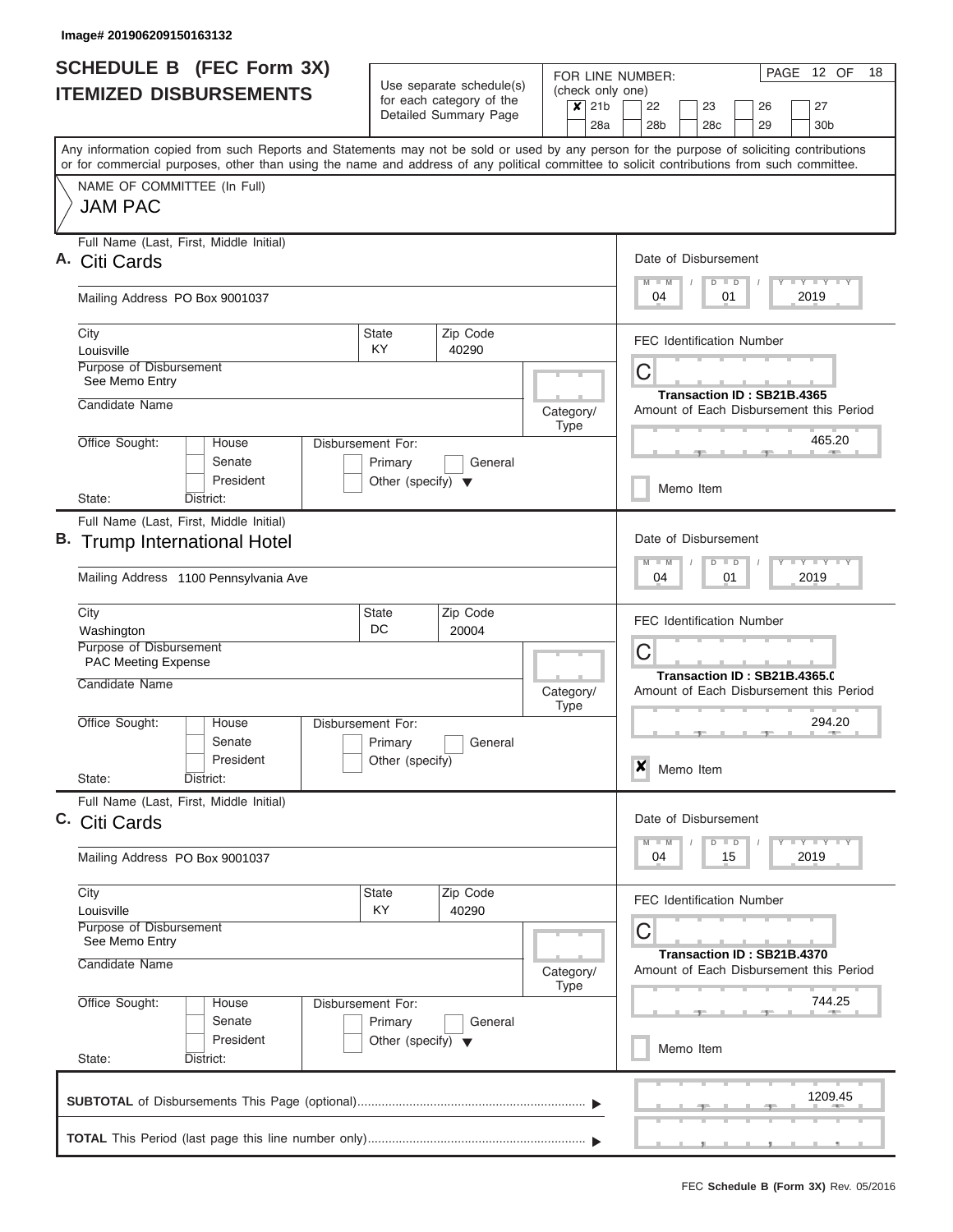| Use separate schedule(s)<br>for each category of the<br>Detailed Summary Page<br>Zip Code<br>20003<br>Disbursement For:<br>Primary<br>General<br>Other (specify) $\blacktriangledown$ | (check only one)<br>$\boldsymbol{x}$<br>21 <sub>b</sub><br>28a<br>Category/<br><b>Type</b> | 22<br>23<br>26<br>27<br>28 <sub>b</sub><br>28 <sub>c</sub><br>29<br>30 <sub>b</sub><br>Any information copied from such Reports and Statements may not be sold or used by any person for the purpose of soliciting contributions<br>or for commercial purposes, other than using the name and address of any political committee to solicit contributions from such committee.<br>Date of Disbursement<br>Y LY LY LY<br>$M$ $M$<br>$D$ $D$<br>04<br>15<br>2019<br><b>FEC Identification Number</b><br>C<br>Transaction ID: SB21B.4370.(<br>Amount of Each Disbursement this Period<br>744.25 |
|---------------------------------------------------------------------------------------------------------------------------------------------------------------------------------------|--------------------------------------------------------------------------------------------|----------------------------------------------------------------------------------------------------------------------------------------------------------------------------------------------------------------------------------------------------------------------------------------------------------------------------------------------------------------------------------------------------------------------------------------------------------------------------------------------------------------------------------------------------------------------------------------------|
|                                                                                                                                                                                       |                                                                                            |                                                                                                                                                                                                                                                                                                                                                                                                                                                                                                                                                                                              |
|                                                                                                                                                                                       |                                                                                            |                                                                                                                                                                                                                                                                                                                                                                                                                                                                                                                                                                                              |
|                                                                                                                                                                                       |                                                                                            |                                                                                                                                                                                                                                                                                                                                                                                                                                                                                                                                                                                              |
|                                                                                                                                                                                       |                                                                                            |                                                                                                                                                                                                                                                                                                                                                                                                                                                                                                                                                                                              |
|                                                                                                                                                                                       |                                                                                            |                                                                                                                                                                                                                                                                                                                                                                                                                                                                                                                                                                                              |
|                                                                                                                                                                                       |                                                                                            |                                                                                                                                                                                                                                                                                                                                                                                                                                                                                                                                                                                              |
|                                                                                                                                                                                       |                                                                                            |                                                                                                                                                                                                                                                                                                                                                                                                                                                                                                                                                                                              |
|                                                                                                                                                                                       |                                                                                            |                                                                                                                                                                                                                                                                                                                                                                                                                                                                                                                                                                                              |
|                                                                                                                                                                                       |                                                                                            | Memo Item                                                                                                                                                                                                                                                                                                                                                                                                                                                                                                                                                                                    |
|                                                                                                                                                                                       |                                                                                            | $\boldsymbol{\mathsf{x}}$                                                                                                                                                                                                                                                                                                                                                                                                                                                                                                                                                                    |
|                                                                                                                                                                                       |                                                                                            | Date of Disbursement<br>Y FY FY FY<br>$M - M$<br>$D$ $D$<br>04<br>15<br>2019                                                                                                                                                                                                                                                                                                                                                                                                                                                                                                                 |
| Zip Code                                                                                                                                                                              |                                                                                            |                                                                                                                                                                                                                                                                                                                                                                                                                                                                                                                                                                                              |
| 40290                                                                                                                                                                                 |                                                                                            | <b>FEC Identification Number</b><br>C                                                                                                                                                                                                                                                                                                                                                                                                                                                                                                                                                        |
|                                                                                                                                                                                       | Category/                                                                                  | Transaction ID: SB21B.4371<br>Amount of Each Disbursement this Period                                                                                                                                                                                                                                                                                                                                                                                                                                                                                                                        |
| Disbursement For:<br>General<br>Primary<br>Other (specify)                                                                                                                            |                                                                                            | 22.25<br>Memo Item                                                                                                                                                                                                                                                                                                                                                                                                                                                                                                                                                                           |
|                                                                                                                                                                                       |                                                                                            |                                                                                                                                                                                                                                                                                                                                                                                                                                                                                                                                                                                              |
| Elizabethtown Area Republican Committee                                                                                                                                               |                                                                                            | Date of Disbursement<br>$Y$ $Y$ $Y$ $Y$ $Y$<br>$M$ $M$<br>$D$ $D$                                                                                                                                                                                                                                                                                                                                                                                                                                                                                                                            |
|                                                                                                                                                                                       |                                                                                            | 02<br>2019<br>08                                                                                                                                                                                                                                                                                                                                                                                                                                                                                                                                                                             |
| Zip Code<br>17022                                                                                                                                                                     |                                                                                            | <b>FEC Identification Number</b>                                                                                                                                                                                                                                                                                                                                                                                                                                                                                                                                                             |
|                                                                                                                                                                                       | 001<br>Category/                                                                           | C<br>Transaction ID: SB21B.4330<br>Amount of Each Disbursement this Period                                                                                                                                                                                                                                                                                                                                                                                                                                                                                                                   |
| Disbursement For:                                                                                                                                                                     | <b>Type</b>                                                                                | 300.00                                                                                                                                                                                                                                                                                                                                                                                                                                                                                                                                                                                       |
| Other (specify) $\blacktriangledown$                                                                                                                                                  |                                                                                            | Memo Item                                                                                                                                                                                                                                                                                                                                                                                                                                                                                                                                                                                    |
|                                                                                                                                                                                       |                                                                                            | 322.25                                                                                                                                                                                                                                                                                                                                                                                                                                                                                                                                                                                       |
|                                                                                                                                                                                       | Primary<br>General                                                                         | <b>Type</b>                                                                                                                                                                                                                                                                                                                                                                                                                                                                                                                                                                                  |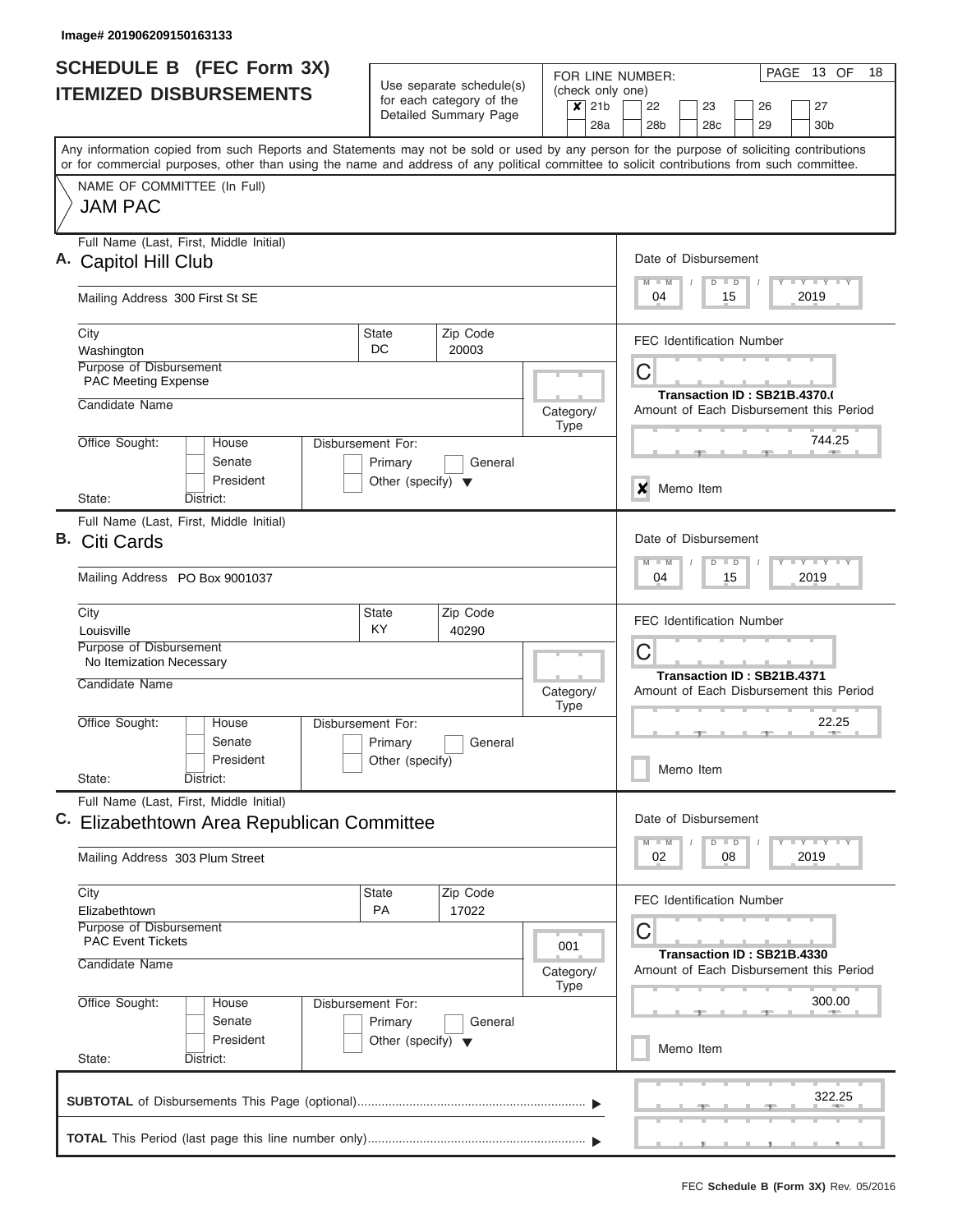|                               | <b>SCHEDULE B (FEC Form 3X)</b>                                                                                                                                                                                                                                                         |                                                                      |                                                                                   | FOR LINE NUMBER:                                | PAGE 14 OF<br>18                                                      |
|-------------------------------|-----------------------------------------------------------------------------------------------------------------------------------------------------------------------------------------------------------------------------------------------------------------------------------------|----------------------------------------------------------------------|-----------------------------------------------------------------------------------|-------------------------------------------------|-----------------------------------------------------------------------|
| <b>ITEMIZED DISBURSEMENTS</b> |                                                                                                                                                                                                                                                                                         |                                                                      | Use separate schedule(s)<br>for each category of the                              | (check only one)<br>21 <sub>b</sub><br>$\times$ | 22<br>23<br>26<br>27                                                  |
|                               |                                                                                                                                                                                                                                                                                         |                                                                      | Detailed Summary Page                                                             | 28a                                             | 28 <sub>b</sub><br>28c<br>30 <sub>b</sub><br>29                       |
|                               | Any information copied from such Reports and Statements may not be sold or used by any person for the purpose of soliciting contributions<br>or for commercial purposes, other than using the name and address of any political committee to solicit contributions from such committee. |                                                                      |                                                                                   |                                                 |                                                                       |
|                               | NAME OF COMMITTEE (In Full)<br><b>JAM PAC</b>                                                                                                                                                                                                                                           |                                                                      |                                                                                   |                                                 |                                                                       |
|                               | Full Name (Last, First, Middle Initial)<br>A. Hempfield GOP                                                                                                                                                                                                                             |                                                                      |                                                                                   |                                                 | Date of Disbursement                                                  |
|                               | Mailing Address 185 Chestnut Street                                                                                                                                                                                                                                                     |                                                                      |                                                                                   |                                                 | Y LY LY LY<br>$M$ $M$<br>$D$ $D$<br>2019<br>02<br>08                  |
|                               | City<br>Landisville                                                                                                                                                                                                                                                                     | State<br><b>PA</b>                                                   | Zip Code<br>17538                                                                 |                                                 | <b>FEC Identification Number</b>                                      |
|                               | Purpose of Disbursement<br><b>PAC Event Tickets</b>                                                                                                                                                                                                                                     |                                                                      |                                                                                   | 001                                             | С                                                                     |
|                               | Candidate Name                                                                                                                                                                                                                                                                          |                                                                      |                                                                                   | Category/<br><b>Type</b>                        | Transaction ID: SB21B.4332<br>Amount of Each Disbursement this Period |
|                               | Office Sought:<br>House<br>Senate<br>President                                                                                                                                                                                                                                          | Disbursement For:<br>Primary<br>Other (specify) $\blacktriangledown$ | General                                                                           |                                                 | 225.00                                                                |
|                               | State:<br>District:                                                                                                                                                                                                                                                                     |                                                                      |                                                                                   |                                                 | Memo Item                                                             |
|                               | Full Name (Last, First, Middle Initial)<br>Lancaster County Friends of the NRA                                                                                                                                                                                                          |                                                                      | Date of Disbursement<br>Y FY FY FY<br>$M - M$<br>$D$ $D$                          |                                                 |                                                                       |
|                               | Mailing Address PO Box 10053                                                                                                                                                                                                                                                            |                                                                      | 02<br>26<br>2019                                                                  |                                                 |                                                                       |
|                               | State<br>City<br>Lancaster                                                                                                                                                                                                                                                              |                                                                      | <b>FEC Identification Number</b>                                                  |                                                 |                                                                       |
|                               | Purpose of Disbursement<br><b>PAC Event Tickets</b>                                                                                                                                                                                                                                     |                                                                      | 001                                                                               | C<br>Transaction ID: SB21B.4349                 |                                                                       |
|                               | Candidate Name                                                                                                                                                                                                                                                                          |                                                                      |                                                                                   | Category/<br><b>Type</b>                        | Amount of Each Disbursement this Period                               |
|                               | Office Sought:<br>House<br>Senate                                                                                                                                                                                                                                                       | Disbursement For:<br>Primary                                         | General                                                                           |                                                 | 440.00<br><b>ARCHITECT</b>                                            |
|                               | President<br>State:<br>District:                                                                                                                                                                                                                                                        | Other (specify)                                                      |                                                                                   |                                                 | Memo Item                                                             |
|                               | Full Name (Last, First, Middle Initial)<br>C. Manheim Township Republican Committee                                                                                                                                                                                                     |                                                                      |                                                                                   |                                                 | Date of Disbursement                                                  |
|                               | Mailing Address 2585 Lititz Pike                                                                                                                                                                                                                                                        |                                                                      |                                                                                   |                                                 | $Y$ $Y$ $Y$ $Y$ $Y$<br>$D$ $D$<br>$M - M$<br>02<br>2019<br>08         |
|                               | City<br>Lancaster                                                                                                                                                                                                                                                                       | State<br><b>PA</b>                                                   | Zip Code<br>17601                                                                 |                                                 | <b>FEC Identification Number</b>                                      |
|                               | Purpose of Disbursement<br><b>PAC Event Tickets</b><br>Candidate Name                                                                                                                                                                                                                   | 001<br>Category/<br><b>Type</b>                                      | С<br><b>Transaction ID: SB21B.4334</b><br>Amount of Each Disbursement this Period |                                                 |                                                                       |
|                               | Office Sought:<br>House<br>Senate                                                                                                                                                                                                                                                       | Disbursement For:<br>Primary                                         | General                                                                           |                                                 | 500.00                                                                |
|                               | President<br>State:<br>District:                                                                                                                                                                                                                                                        | Other (specify) $\blacktriangledown$                                 |                                                                                   |                                                 | Memo Item                                                             |
|                               |                                                                                                                                                                                                                                                                                         |                                                                      |                                                                                   |                                                 | 1165.00                                                               |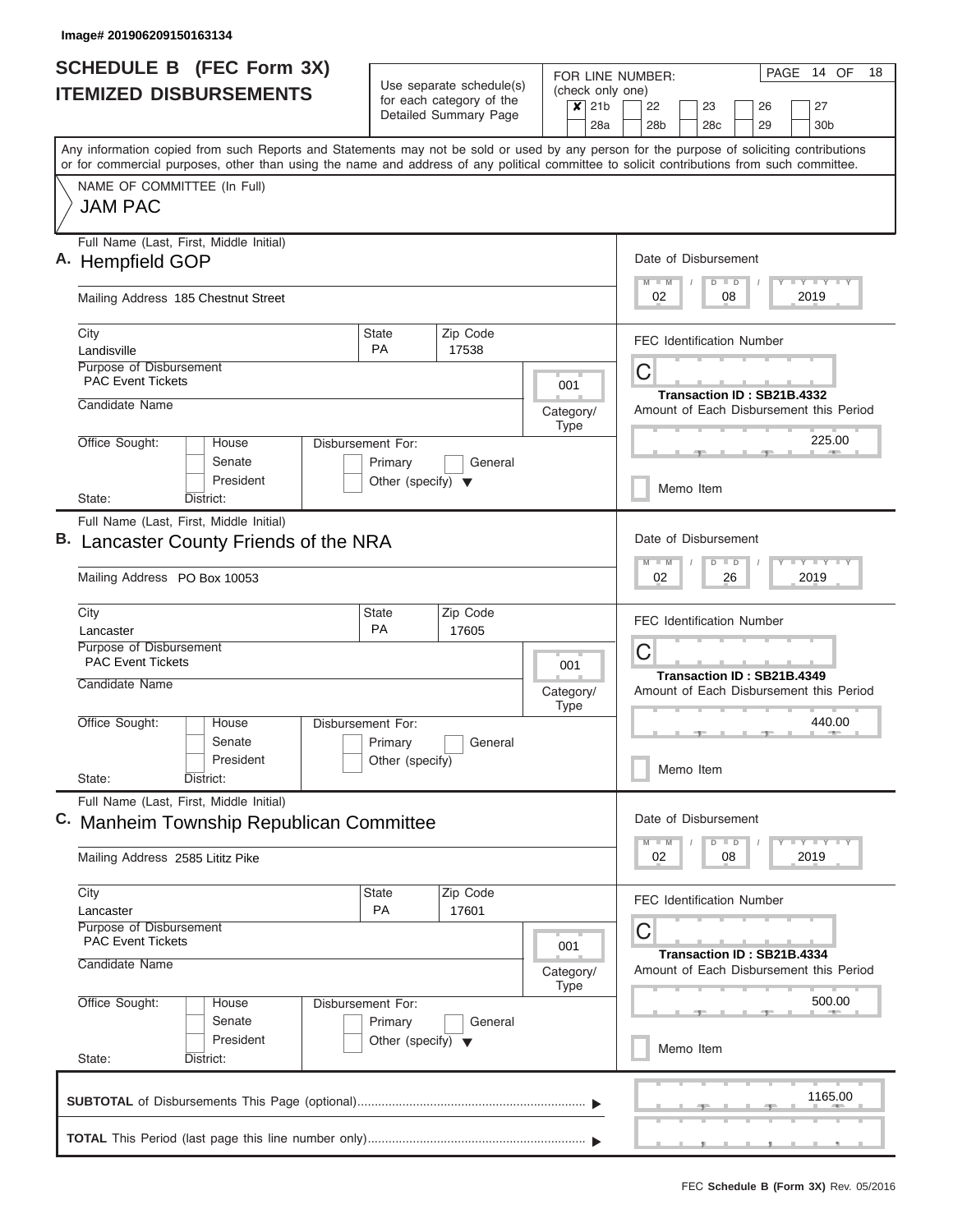|                               | <b>SCHEDULE B (FEC Form 3X)</b>                                                                                                                                                                                                                                                         |                                                      |                       |                                                                       |             | PAGE 15 OF<br>18<br>FOR LINE NUMBER:                                           |
|-------------------------------|-----------------------------------------------------------------------------------------------------------------------------------------------------------------------------------------------------------------------------------------------------------------------------------------|------------------------------------------------------|-----------------------|-----------------------------------------------------------------------|-------------|--------------------------------------------------------------------------------|
| <b>ITEMIZED DISBURSEMENTS</b> |                                                                                                                                                                                                                                                                                         | Use separate schedule(s)<br>for each category of the |                       |                                                                       |             | (check only one)                                                               |
|                               |                                                                                                                                                                                                                                                                                         |                                                      | Detailed Summary Page |                                                                       | $x$ 21b     | 22<br>27<br>23<br>26<br>28a<br>28 <sub>b</sub><br>28c<br>29<br>30 <sub>b</sub> |
|                               | Any information copied from such Reports and Statements may not be sold or used by any person for the purpose of soliciting contributions<br>or for commercial purposes, other than using the name and address of any political committee to solicit contributions from such committee. |                                                      |                       |                                                                       |             |                                                                                |
|                               | NAME OF COMMITTEE (In Full)                                                                                                                                                                                                                                                             |                                                      |                       |                                                                       |             |                                                                                |
|                               | <b>JAM PAC</b>                                                                                                                                                                                                                                                                          |                                                      |                       |                                                                       |             |                                                                                |
|                               | Full Name (Last, First, Middle Initial)                                                                                                                                                                                                                                                 |                                                      |                       |                                                                       |             |                                                                                |
|                               | A. Penn Manor Republican Committee                                                                                                                                                                                                                                                      |                                                      |                       |                                                                       |             | Date of Disbursement                                                           |
|                               | Mailing Address 454 Hawthorn Drive                                                                                                                                                                                                                                                      |                                                      |                       |                                                                       |             | Y I Y I Y I Y<br>$D$ $D$<br>$M$ $M$<br>2019<br>03<br>13                        |
|                               | City                                                                                                                                                                                                                                                                                    | <b>State</b>                                         | Zip Code              |                                                                       |             | <b>FEC Identification Number</b>                                               |
|                               | Lancaster<br>Purpose of Disbursement                                                                                                                                                                                                                                                    | <b>PA</b>                                            | 17603                 |                                                                       |             |                                                                                |
|                               | <b>PAC Event Tickets</b>                                                                                                                                                                                                                                                                |                                                      |                       |                                                                       |             | C<br>Transaction ID: SB21B.4358                                                |
|                               | Candidate Name                                                                                                                                                                                                                                                                          |                                                      |                       |                                                                       | Category/   | Amount of Each Disbursement this Period                                        |
|                               | Office Sought:<br>House                                                                                                                                                                                                                                                                 | Disbursement For:                                    |                       |                                                                       | <b>Type</b> | 250.00                                                                         |
|                               | Senate                                                                                                                                                                                                                                                                                  | Primary                                              | General               |                                                                       |             |                                                                                |
|                               | President                                                                                                                                                                                                                                                                               | Other (specify) $\blacktriangledown$                 |                       |                                                                       |             | Memo Item                                                                      |
|                               | State:<br>District:                                                                                                                                                                                                                                                                     |                                                      |                       |                                                                       |             |                                                                                |
|                               | Full Name (Last, First, Middle Initial)<br><b>B.</b> Professional Data Services                                                                                                                                                                                                         | Date of Disbursement                                 |                       |                                                                       |             |                                                                                |
|                               |                                                                                                                                                                                                                                                                                         | $-1 - Y - 1 - Y - 1 - Y$<br>$M - M$<br>$D$ $D$       |                       |                                                                       |             |                                                                                |
|                               | Mailing Address 824 S Milledge Ave Ste 101                                                                                                                                                                                                                                              | 02<br>08<br>2019                                     |                       |                                                                       |             |                                                                                |
|                               | City<br>Athens                                                                                                                                                                                                                                                                          | State<br>GA                                          | Zip Code<br>30605     |                                                                       |             | <b>FEC Identification Number</b>                                               |
|                               | Purpose of Disbursement                                                                                                                                                                                                                                                                 |                                                      |                       |                                                                       |             | С                                                                              |
|                               | <b>PAC Compliance Consulting</b><br>Candidate Name                                                                                                                                                                                                                                      |                                                      |                       | 001<br>Category/                                                      |             | Transaction ID: SB21B.4336                                                     |
|                               |                                                                                                                                                                                                                                                                                         |                                                      |                       |                                                                       |             | Amount of Each Disbursement this Period                                        |
|                               | Office Sought:<br>House                                                                                                                                                                                                                                                                 | Disbursement For:                                    |                       |                                                                       | <b>Type</b> | 2058.85                                                                        |
|                               | Senate                                                                                                                                                                                                                                                                                  | Primary                                              | General               |                                                                       |             |                                                                                |
|                               | President<br>State:<br>District:                                                                                                                                                                                                                                                        | Other (specify)                                      |                       |                                                                       |             | Memo Item                                                                      |
|                               | Full Name (Last, First, Middle Initial)                                                                                                                                                                                                                                                 |                                                      |                       |                                                                       |             |                                                                                |
| C.                            | <b>Professional Data Services</b>                                                                                                                                                                                                                                                       |                                                      |                       |                                                                       |             | Date of Disbursement                                                           |
|                               | Mailing Address 824 S Milledge Ave Ste 101                                                                                                                                                                                                                                              |                                                      |                       |                                                                       |             | $D$ $D$<br>$T$ $Y$ $T$ $Y$ $T$ $Y$<br>$M - M$<br>2019<br>04<br>15              |
|                               | City                                                                                                                                                                                                                                                                                    | <b>State</b>                                         | Zip Code              |                                                                       |             | <b>FEC Identification Number</b>                                               |
|                               | Athens<br>Purpose of Disbursement                                                                                                                                                                                                                                                       | GA                                                   | 30605                 |                                                                       |             | С                                                                              |
|                               | PAC Compliance Consulting<br>Candidate Name                                                                                                                                                                                                                                             |                                                      | Category/             | Transaction ID: SB21B.4353<br>Amount of Each Disbursement this Period |             |                                                                                |
|                               | Office Sought:<br>House                                                                                                                                                                                                                                                                 | 1000.47                                              |                       |                                                                       |             |                                                                                |
|                               | Senate                                                                                                                                                                                                                                                                                  | Disbursement For:<br>Primary                         | General               |                                                                       |             |                                                                                |
|                               | President                                                                                                                                                                                                                                                                               | Other (specify) $\blacktriangledown$                 |                       |                                                                       |             | Memo Item                                                                      |
|                               | State:<br>District:                                                                                                                                                                                                                                                                     |                                                      |                       |                                                                       |             |                                                                                |
|                               |                                                                                                                                                                                                                                                                                         |                                                      |                       |                                                                       |             | 3309.32                                                                        |
|                               |                                                                                                                                                                                                                                                                                         |                                                      |                       |                                                                       |             |                                                                                |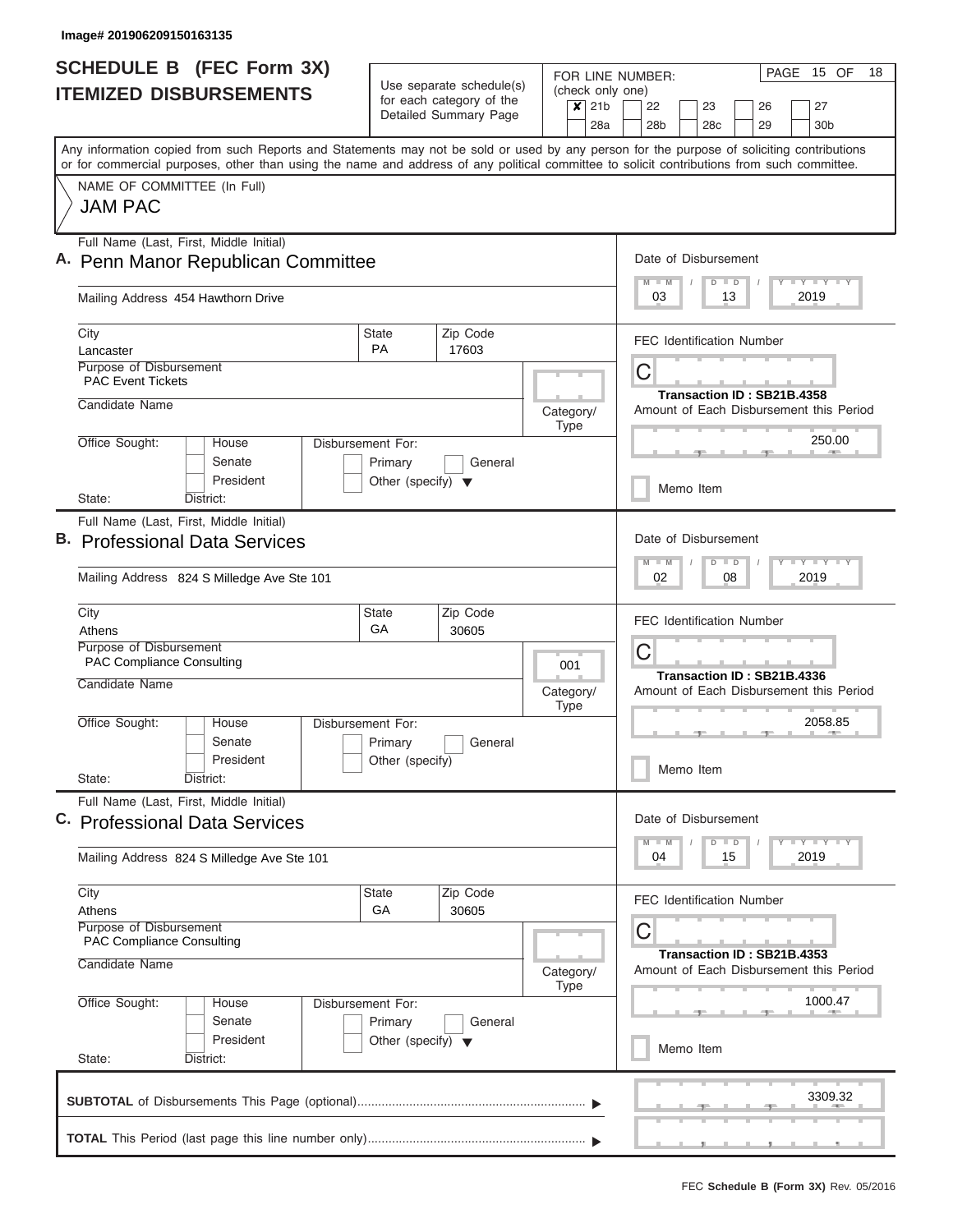|                               | <b>SCHEDULE B (FEC Form 3X)</b>                                                                                                                                                                                                                                                         |                                                      |                       |  |                          | PAGE 16 OF<br>18<br>FOR LINE NUMBER:                                                       |
|-------------------------------|-----------------------------------------------------------------------------------------------------------------------------------------------------------------------------------------------------------------------------------------------------------------------------------------|------------------------------------------------------|-----------------------|--|--------------------------|--------------------------------------------------------------------------------------------|
| <b>ITEMIZED DISBURSEMENTS</b> |                                                                                                                                                                                                                                                                                         | Use separate schedule(s)<br>for each category of the |                       |  | (check only one)         |                                                                                            |
|                               |                                                                                                                                                                                                                                                                                         |                                                      | Detailed Summary Page |  | $x$ 21b                  | 22<br>27<br>23<br>26<br>28 <sub>b</sub><br>28a<br>28 <sub>c</sub><br>29<br>30 <sub>b</sub> |
|                               | Any information copied from such Reports and Statements may not be sold or used by any person for the purpose of soliciting contributions<br>or for commercial purposes, other than using the name and address of any political committee to solicit contributions from such committee. |                                                      |                       |  |                          |                                                                                            |
|                               | NAME OF COMMITTEE (In Full)                                                                                                                                                                                                                                                             |                                                      |                       |  |                          |                                                                                            |
|                               | <b>JAM PAC</b>                                                                                                                                                                                                                                                                          |                                                      |                       |  |                          |                                                                                            |
|                               | Full Name (Last, First, Middle Initial)<br>A. Professional Data Services                                                                                                                                                                                                                |                                                      |                       |  |                          | Date of Disbursement                                                                       |
|                               | Mailing Address 824 S Milledge Ave Ste 101                                                                                                                                                                                                                                              |                                                      |                       |  |                          | Y I Y I Y I Y<br>$D$ $D$<br>$M$ $M$<br>2019<br>05<br>09                                    |
|                               | City<br>Athens                                                                                                                                                                                                                                                                          | <b>State</b><br>GA                                   | Zip Code<br>30605     |  |                          | <b>FEC Identification Number</b>                                                           |
|                               | Purpose of Disbursement<br><b>PAC Compliance Consulting</b>                                                                                                                                                                                                                             |                                                      |                       |  |                          | C                                                                                          |
|                               | Candidate Name                                                                                                                                                                                                                                                                          |                                                      |                       |  | Category/<br>Type        | Transaction ID: SB21B.4354<br>Amount of Each Disbursement this Period                      |
|                               | Office Sought:<br>House<br>Senate                                                                                                                                                                                                                                                       | Disbursement For:<br>Primary                         | General               |  |                          | 503.00                                                                                     |
|                               | President<br>State:<br>District:                                                                                                                                                                                                                                                        | Other (specify) $\blacktriangledown$                 |                       |  |                          | Memo Item                                                                                  |
|                               | Full Name (Last, First, Middle Initial)                                                                                                                                                                                                                                                 |                                                      |                       |  |                          |                                                                                            |
|                               | B. The International Foundation                                                                                                                                                                                                                                                         |                                                      |                       |  |                          | Date of Disbursement<br>$-1 - Y - 1 - Y - 1 - Y$<br>$D$ $D$<br>$M - M$                     |
|                               | Mailing Address PO Box 23813                                                                                                                                                                                                                                                            |                                                      |                       |  |                          | 02<br>08<br>2019                                                                           |
|                               | City                                                                                                                                                                                                                                                                                    | State<br>DC                                          | Zip Code<br>20026     |  |                          | <b>FEC Identification Number</b>                                                           |
|                               | Washington<br>Purpose of Disbursement<br><b>PAC Event Tickets</b>                                                                                                                                                                                                                       |                                                      |                       |  | 001                      | С                                                                                          |
|                               | Candidate Name                                                                                                                                                                                                                                                                          |                                                      |                       |  | Category/<br><b>Type</b> | Transaction ID: SB21B.4339<br>Amount of Each Disbursement this Period                      |
|                               | Office Sought:<br>House<br>Senate                                                                                                                                                                                                                                                       | Disbursement For:<br>Primary                         | General               |  |                          | 350.00<br><b>CONTRACTOR</b>                                                                |
|                               | President<br>State:<br>District:                                                                                                                                                                                                                                                        | Other (specify)                                      |                       |  |                          | Memo Item                                                                                  |
|                               | Full Name (Last, First, Middle Initial)                                                                                                                                                                                                                                                 |                                                      |                       |  |                          |                                                                                            |
|                               | C. Warwick Area Republican Committee                                                                                                                                                                                                                                                    |                                                      |                       |  |                          | Date of Disbursement<br>$D$ $D$<br>$T$ $T$ $T$ $T$ $T$ $T$ $T$ $T$ $T$<br>$M - M$          |
|                               | Mailing Address 6 Sherri Lane                                                                                                                                                                                                                                                           |                                                      |                       |  |                          | 01<br>2019<br>10                                                                           |
|                               | City<br>Lititz                                                                                                                                                                                                                                                                          | <b>State</b><br><b>PA</b>                            | Zip Code<br>17543     |  |                          | <b>FEC Identification Number</b>                                                           |
|                               | Purpose of Disbursement<br><b>PAC Event Tickets</b>                                                                                                                                                                                                                                     |                                                      |                       |  | 001                      | С<br>Transaction ID: SB21B.4327                                                            |
|                               | Candidate Name                                                                                                                                                                                                                                                                          |                                                      |                       |  |                          | Amount of Each Disbursement this Period<br>Category/                                       |
|                               | Office Sought:<br>House<br>Senate                                                                                                                                                                                                                                                       | Disbursement For:<br>Primary                         | General               |  |                          | 250.00                                                                                     |
|                               | President<br>State:<br>District:                                                                                                                                                                                                                                                        | Other (specify) $\blacktriangledown$                 |                       |  |                          | Memo Item                                                                                  |
|                               |                                                                                                                                                                                                                                                                                         |                                                      |                       |  |                          | 1103.00                                                                                    |
|                               |                                                                                                                                                                                                                                                                                         |                                                      |                       |  |                          |                                                                                            |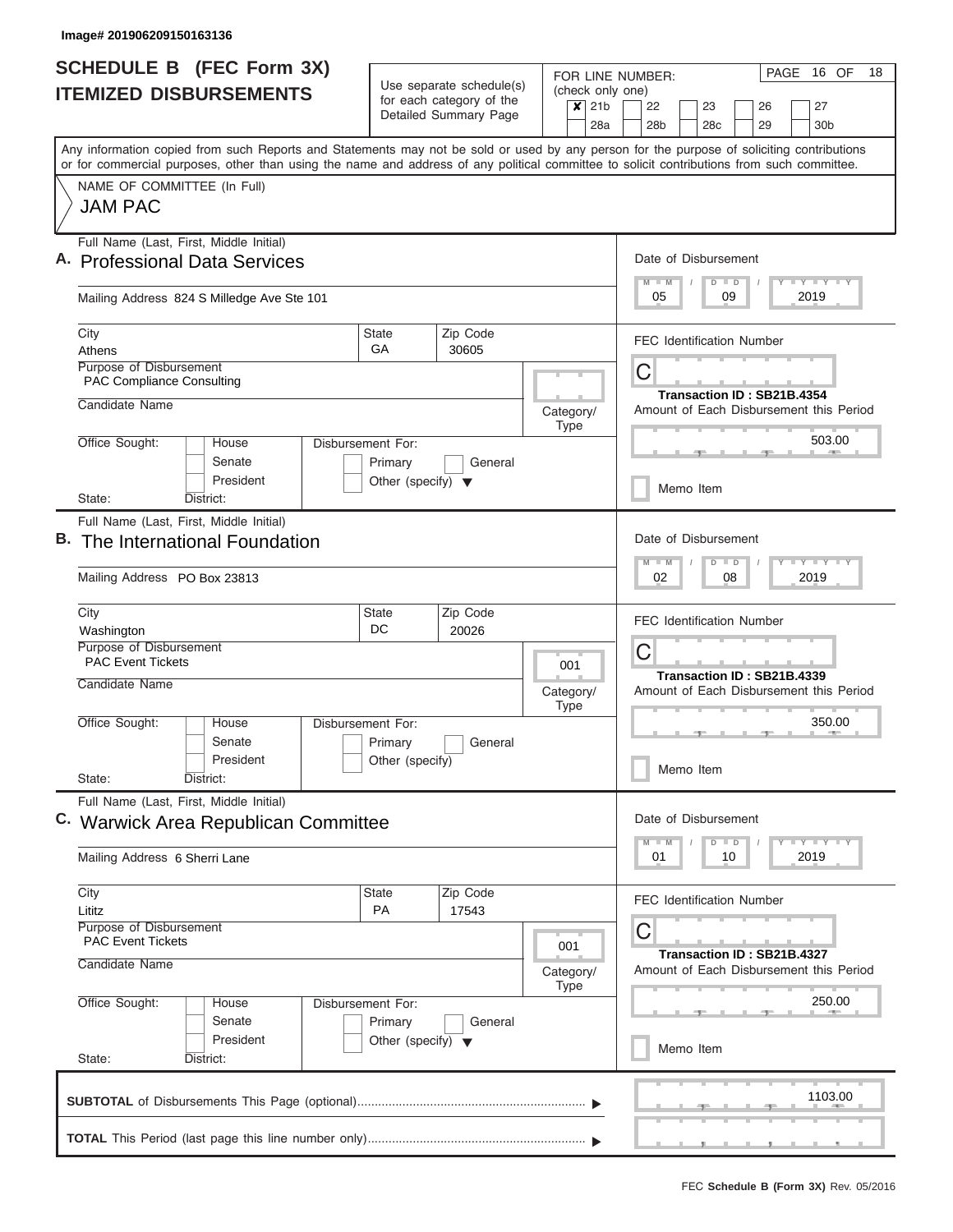| <b>SCHEDULE B (FEC Form 3X)</b>                                                                                                                                                                                                                                                         |                                                                      | Use separate schedule(s)                          | FOR LINE NUMBER:                   | PAGE 17 OF<br>18                                                                    |  |  |
|-----------------------------------------------------------------------------------------------------------------------------------------------------------------------------------------------------------------------------------------------------------------------------------------|----------------------------------------------------------------------|---------------------------------------------------|------------------------------------|-------------------------------------------------------------------------------------|--|--|
| <b>ITEMIZED DISBURSEMENTS</b>                                                                                                                                                                                                                                                           |                                                                      | for each category of the<br>Detailed Summary Page | (check only one)<br>$x$ 21b<br>28a | 22<br>23<br>26<br>27<br>28 <sub>b</sub><br>28 <sub>c</sub><br>29<br>30 <sub>b</sub> |  |  |
| Any information copied from such Reports and Statements may not be sold or used by any person for the purpose of soliciting contributions<br>or for commercial purposes, other than using the name and address of any political committee to solicit contributions from such committee. |                                                                      |                                                   |                                    |                                                                                     |  |  |
| NAME OF COMMITTEE (In Full)<br><b>JAM PAC</b>                                                                                                                                                                                                                                           |                                                                      |                                                   |                                    |                                                                                     |  |  |
| Full Name (Last, First, Middle Initial)<br>A. White Rose Friends of NRA                                                                                                                                                                                                                 |                                                                      |                                                   |                                    | Date of Disbursement<br>Y I Y I Y I Y<br>$M$ $M$<br>$D$ $D$                         |  |  |
| Mailing Address PO Box 206                                                                                                                                                                                                                                                              |                                                                      |                                                   |                                    | 02<br>26<br>2019                                                                    |  |  |
| City<br>New Freedom                                                                                                                                                                                                                                                                     | <b>State</b><br><b>PA</b>                                            | Zip Code<br>17349                                 |                                    | <b>FEC Identification Number</b>                                                    |  |  |
| Purpose of Disbursement<br><b>PAC Event Tickets</b>                                                                                                                                                                                                                                     |                                                                      |                                                   | 001                                | $\mathsf C$                                                                         |  |  |
| Candidate Name                                                                                                                                                                                                                                                                          |                                                                      |                                                   | Category/<br>Type                  | Transaction ID: SB21B.4351<br>Amount of Each Disbursement this Period               |  |  |
| Office Sought:<br>House<br>Senate<br>President                                                                                                                                                                                                                                          | Disbursement For:<br>Primary<br>Other (specify) $\blacktriangledown$ | General                                           |                                    | 360.00                                                                              |  |  |
| State:<br>District:                                                                                                                                                                                                                                                                     |                                                                      |                                                   |                                    | Memo Item                                                                           |  |  |
| Full Name (Last, First, Middle Initial)<br>В.                                                                                                                                                                                                                                           |                                                                      |                                                   |                                    | Date of Disbursement<br>$Y = Y = Y = Y$<br>$M - M$<br>$D$ $D$                       |  |  |
| <b>Mailing Address</b>                                                                                                                                                                                                                                                                  |                                                                      |                                                   |                                    |                                                                                     |  |  |
| City                                                                                                                                                                                                                                                                                    |                                                                      | <b>FEC Identification Number</b>                  |                                    |                                                                                     |  |  |
| Purpose of Disbursement                                                                                                                                                                                                                                                                 |                                                                      |                                                   |                                    | C                                                                                   |  |  |
| Candidate Name                                                                                                                                                                                                                                                                          |                                                                      |                                                   | Category/<br><b>Type</b>           | Amount of Each Disbursement this Period                                             |  |  |
| Office Sought:<br>House<br>Senate<br>President                                                                                                                                                                                                                                          | Disbursement For:<br>Primary<br>Other (specify)                      | General                                           |                                    |                                                                                     |  |  |
| State:<br>District:                                                                                                                                                                                                                                                                     |                                                                      |                                                   |                                    | Memo Item                                                                           |  |  |
| Full Name (Last, First, Middle Initial)<br>C.                                                                                                                                                                                                                                           |                                                                      |                                                   |                                    | Date of Disbursement<br>$Y - Y - Y - Y - Y$<br>$M - M$<br>$D$ $D$                   |  |  |
| <b>Mailing Address</b>                                                                                                                                                                                                                                                                  |                                                                      |                                                   |                                    |                                                                                     |  |  |
| City                                                                                                                                                                                                                                                                                    | State                                                                | Zip Code                                          |                                    | <b>FEC Identification Number</b>                                                    |  |  |
| Purpose of Disbursement                                                                                                                                                                                                                                                                 |                                                                      | С                                                 |                                    |                                                                                     |  |  |
| Candidate Name                                                                                                                                                                                                                                                                          | Category/<br><b>Type</b>                                             |                                                   |                                    |                                                                                     |  |  |
| Office Sought:<br>House<br>Senate                                                                                                                                                                                                                                                       | Disbursement For:<br>General                                         |                                                   |                                    |                                                                                     |  |  |
| President<br>State:<br>District:                                                                                                                                                                                                                                                        | Primary<br>Other (specify) $\blacktriangledown$                      |                                                   |                                    |                                                                                     |  |  |
|                                                                                                                                                                                                                                                                                         |                                                                      |                                                   |                                    | 360.00                                                                              |  |  |
|                                                                                                                                                                                                                                                                                         |                                                                      |                                                   |                                    | 9821.60                                                                             |  |  |